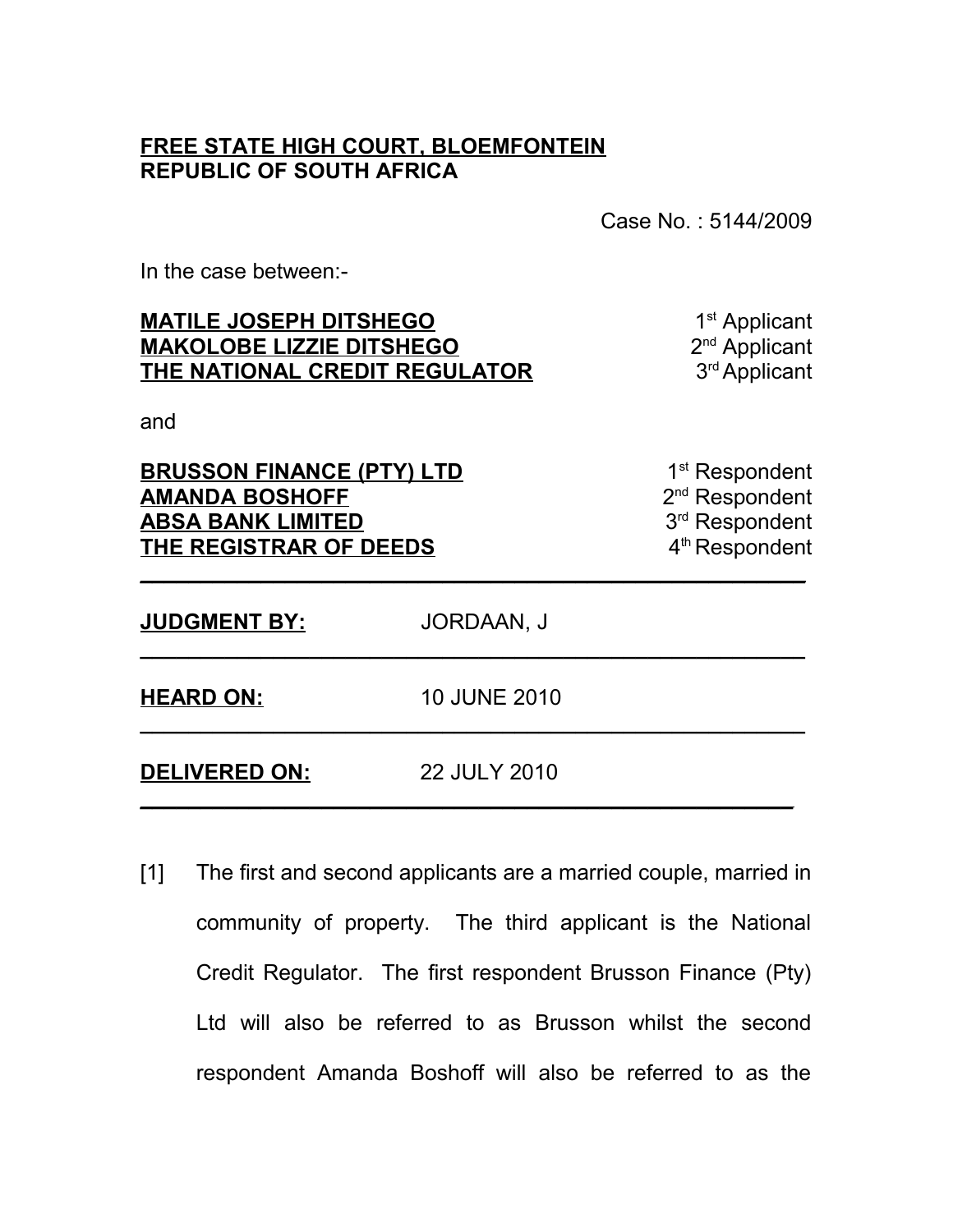investor. The third respondent is Absa Bank Limited in its capacity as bondholder on the property herein later referred too. The fourth respondent is the Registrar of Deeds in his official capacity.

#### **BACKGROUND**

- [2] The first and second applicants owned a home in Dobsonville Gardens, Soweto wherein they stayed. They had cash-flow problems to the extent that they stood to loose their car, which they bought by means of an instalment sale agreement, because they failed to pay certain instalments on the said car. They were in need of a loan but were overextended to the effect that they could not obtain such, from recognised financial institutions, being "black listed". They required approximately R40 000,00 to pay off the amount owing on the said car.
- [3] Their home was the only security they had, valued at  $\pm$ R260 000,00 but bonded to the amount of ±R93 000,00 in respect of which they paid monthly instalments of approximately R1 200,00.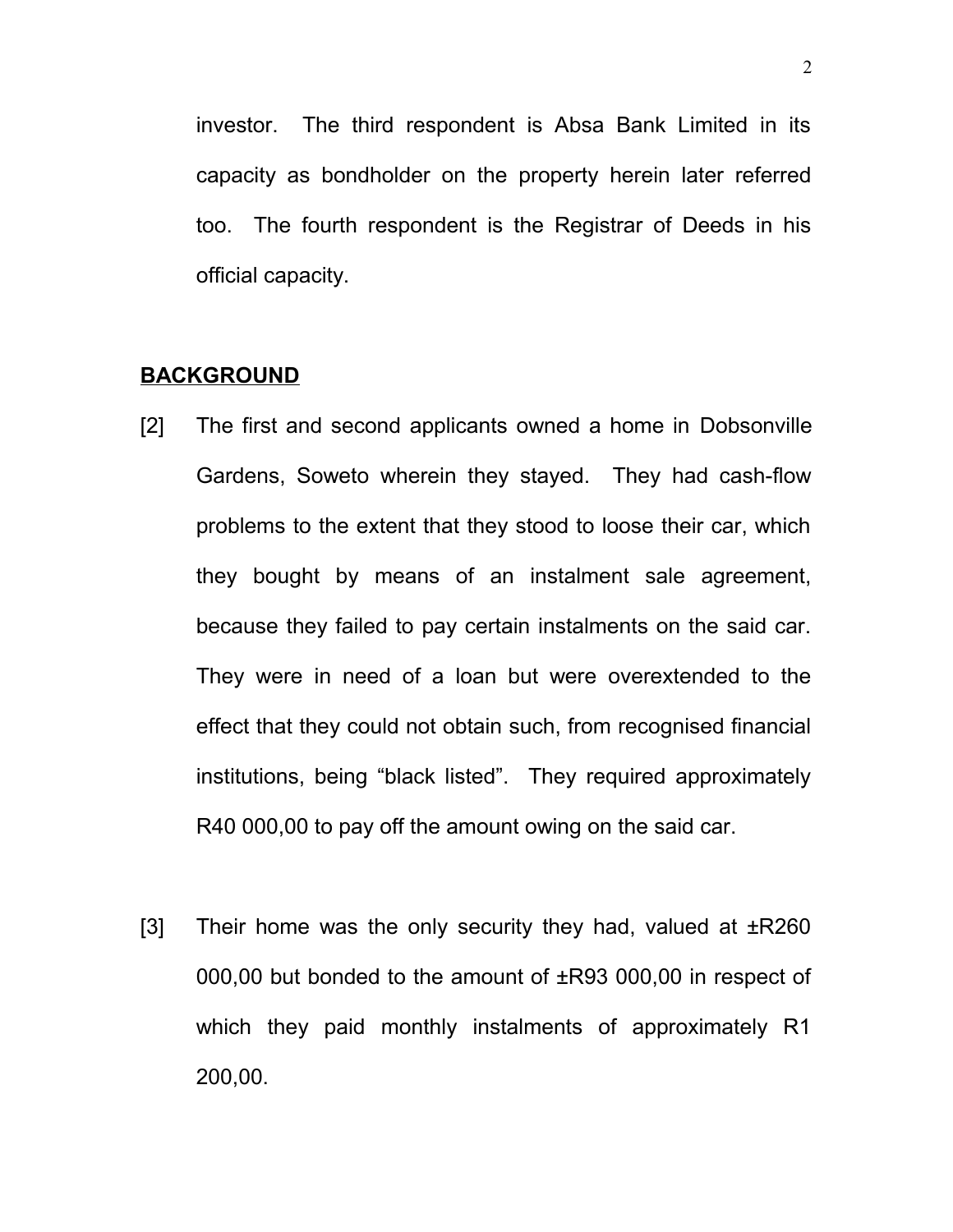[4] During March 2007 they saw an advertisement of the first respondent in a newspaper which invites home owners in need of finance to contact the first respondent for help, regardless of whether they have a good or bad credit rating. The advertisement invites such home owners to contact the first respondent if they need money for "a holiday, their business, restructuring of their finances, more available cash each month or consolidation of their debt".

#### **THE TRANSACTIONS**

[5] According to the (mainly undisputed) evidence of the first applicant he called the first respondent and spoke to one Jabu, a consultant employed by Brusson. He informed Jabu that he is a home owner of a home to the value of  $\pm$ R260 000,00 subject to a bond of some R94 000,00. He gave her the details regarding the property as requested as well as his personal details which Jabu needed to establish the value of the property as well as the outstanding balance of the bond. He informed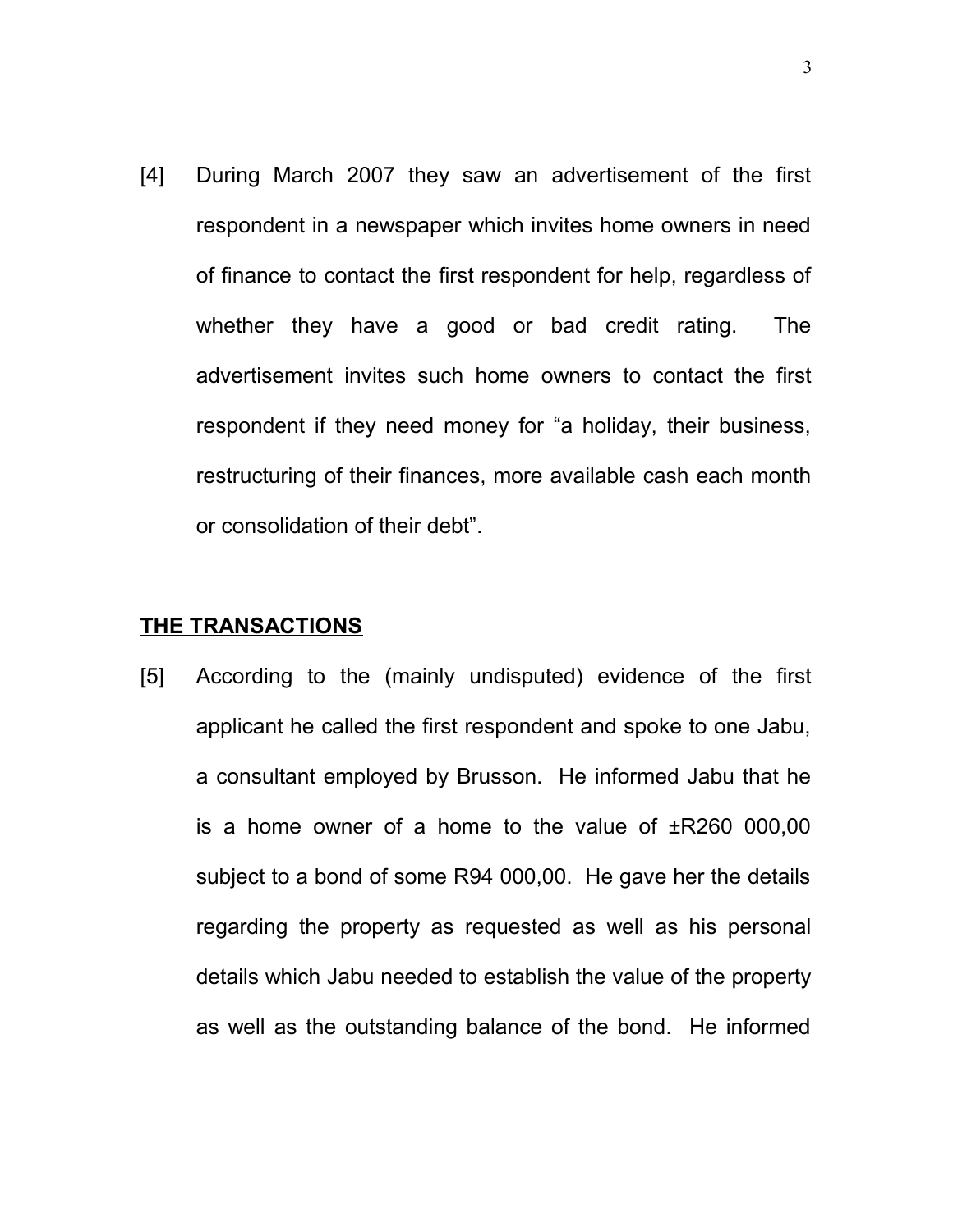Jabu that the applicants needed a loan of approximately R40 000,00.

- [6] Some two days later Jabu telephoned the first applicant and indicated that the value of the property according to Brusson is ±R270 000,00, that Brusson would pay approximately ±R102 000,00 to Absa Bank, the third respondent, so as to cancel the bond and that the balance of R168 000,00 would be paid to the applicants. The applicants were elated.
- [7] The applicants thereafter received certain documentation from Brusson consisting of a quotation and certain agreements. These did not accord with Jabu's previous assurances as a consequence whereof the first applicant phoned Jabu who reassured him that "nothing has changed" and that applicants will receive an amount of R168 000,00. As the applicants told her that they do not want to sell their house, Jabu informed the first applicant that they are not doing that but that their house will only serve as security for the loan. Based on these assurances, applicants signed four documents consisting of: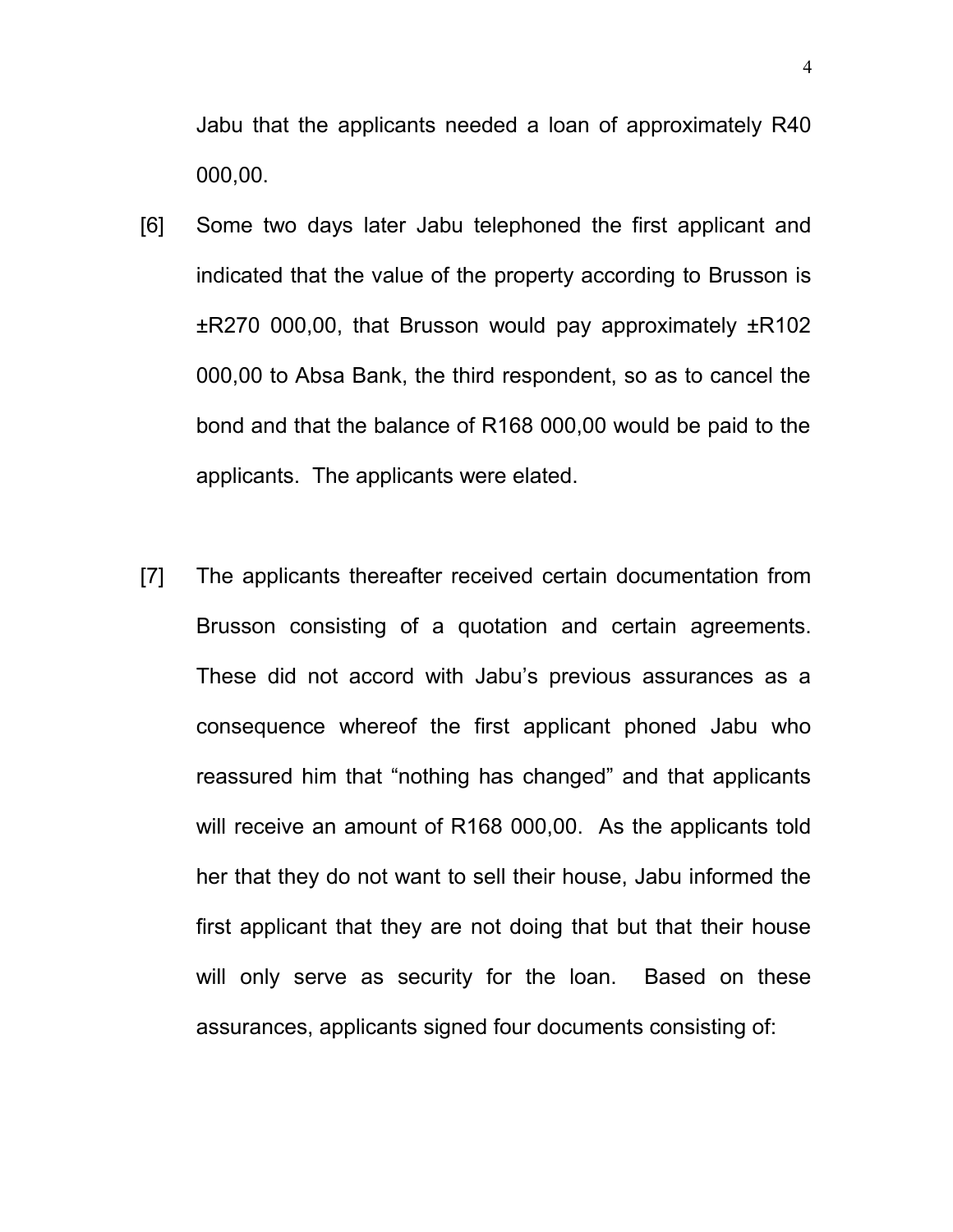- a. Blank offer to purchase signed on the  $2^{nd}$  of April 2007 by the applicants and on the  $30<sup>th</sup>$  of April 2007 by the investor;
- b. A blank Deed of Sale also signed by the applicants on the  $2<sup>nd</sup>$  of April 2007;
- c. A memorandum of understanding between applicants and Brusson signed on the 5<sup>th</sup> of April 2007; and
- d. Memorandum of agreement between the applicant, Brusson and the investor.
- [8] The applicants later came to know that the money paid to cancel their existing bond came from the R168 000,00 and not in addition thereto as they thought initially. Sometime later the applicants received an amount of R24 109,53 that was paid into their bank account.

The agreements annexed to the supporting affidavits show the following:

### [9] **THE OFFER TO PURCHASE;**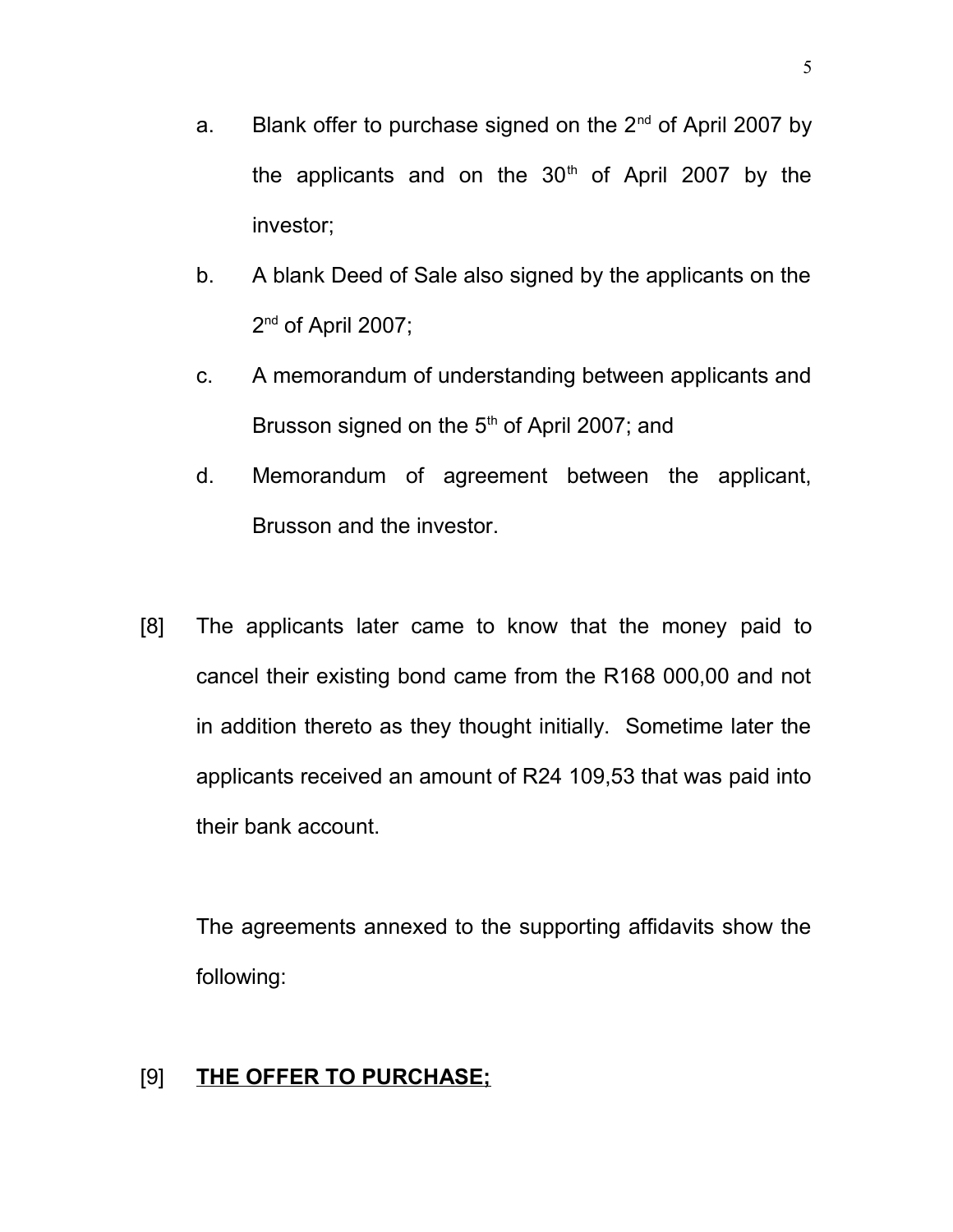This agreement records that the applicants are the sellers and the second respondent is the purchaser of the abovementioned property. The purchase price is recorded as R168 000,00 to be financed by a bond for the full purchase price to be obtained by the purchaser.

Of particular interest is the following:

- 1. Occupation of the property is given, on transfer, to the sellers, namely the applicants who has to pay an amount of R2 827,12 per month as occupational interest.
- 2. The Seller undertakes to pay all transfer costs and appoint Brusson to administer and pay such costs on its behalf.
- 3. The seller pays Brusson an amount of R5 000,00 as administration fees and for facilitating the agreement.

# [10] **THE DEED OF SALE**

This document records the second respondent as seller and the applicants as purchasers of the same aforesaid property for a purchase price of R210 000,00 payable in minimum instalments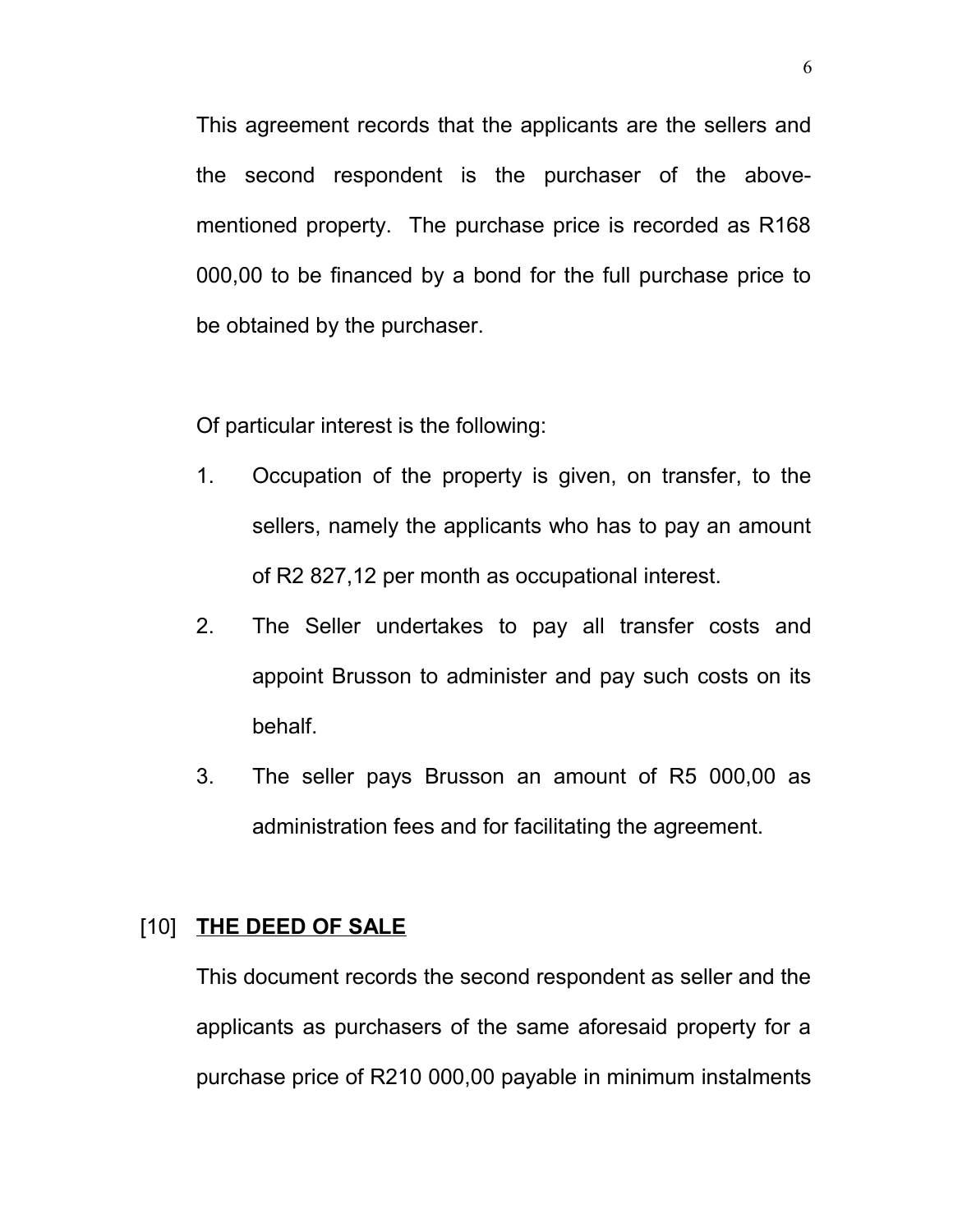of R2 827,12 for a period of 24 months bearing interest at a rate coupled to the prime rate, (which at that stage was 12,5%) of 16,15%. It records that the minimum instalment as aforesaid represents interest on the purchase price only and not capital redemption. The seller (second respondent) undertakes to pay to Brusson an amount of R42 000,00 on transfer of the property to the purchasers, after which Brusson undertakes to refund an amount equal to 15% of that to the seller, that is an amount of R6 300,00. All payments to be made by the purchasers are to be made to Brusson as appointed agent for the seller. The document further records that the purchasers are already in occupation of the property. The purchasers are liable to pay taxes, levies, services, water and electricity, which must be paid to Brusson who shall pay it over to the relevant creditors. The purchasers are also liable for transfer and related costs. In terms of the agreement a copy of any notice given by either party to the other shall also be sent to Brusson. Clauses 8 and 9 of the agreement deals with the seller's rights in the event of breach by the purchaser. During the term of the agreement the seller or Brusson is entitled to enter the property for inspection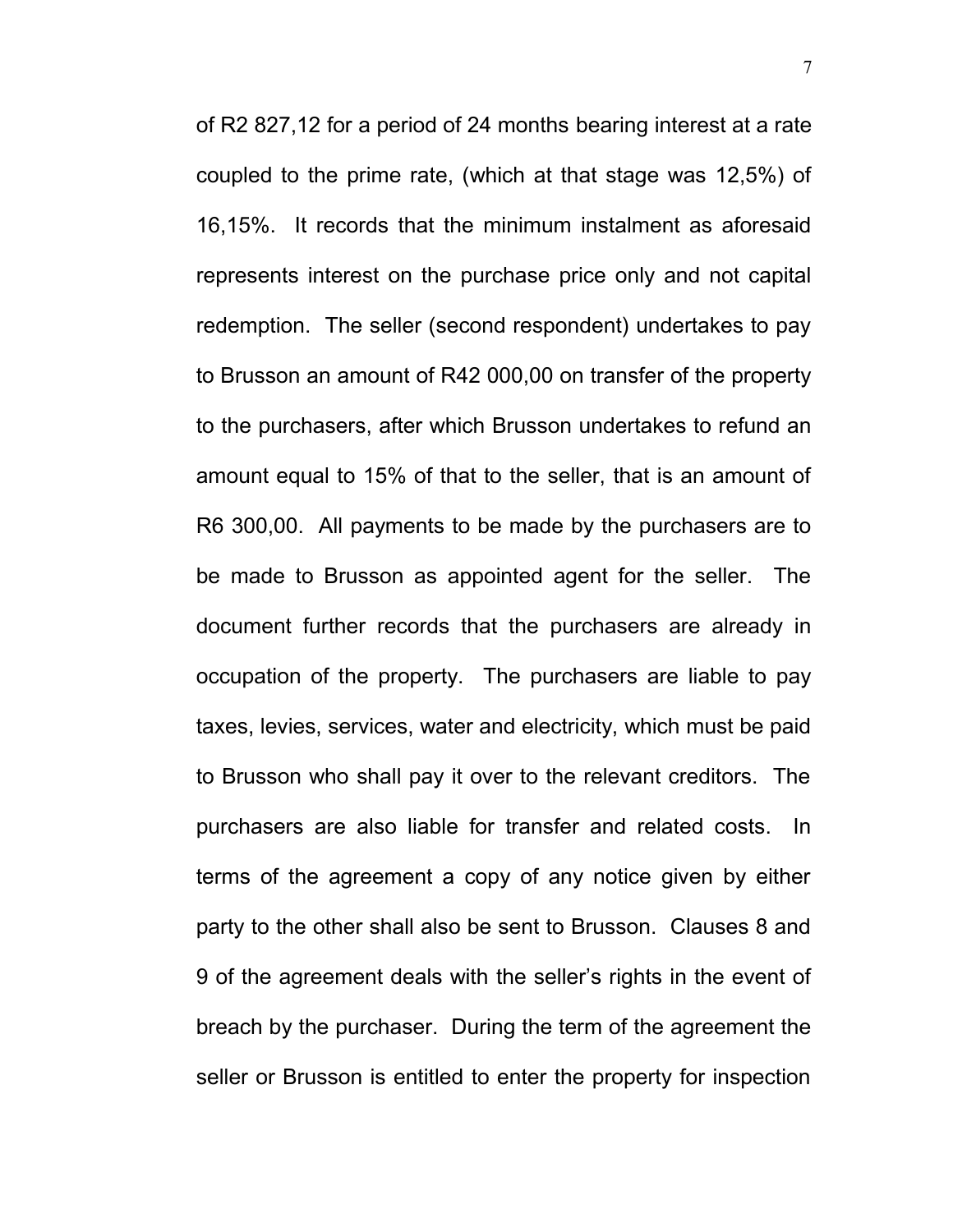or repairs. Furthermore, the seller shall keep the property insured but the purchaser shall be liable to pay the insurance premiums, which payments must be made to Brusson. If the purchaser fails to pay the premiums, the seller is obliged to invoke clauses 8 and 9 as aforesaid. Brusson shall take out and maintain a life insurance policy on the life of the seller. If such policy reduces or settles the bond, such amount becomes a claim in favour of Brusson against the seller's estate and the executor of the estate shall be obliged to sell the property to Brusson at the same price that the seller originally bought it for and on the same terms and conditions. On the death of the seller, the executor shall cede the deed of sale to Brusson.

#### [11] **MEMORANDUM OF AGREEMENT**

This is a document evidencing an agreement between Brusson, the investor as the first party and applicants as the second party. (The name of the first party is not noted on the copy annexed to the affidavit.) This document records that:

1. Brusson will manage the agreement and all financial issues relating thereto. It defines the first agreement as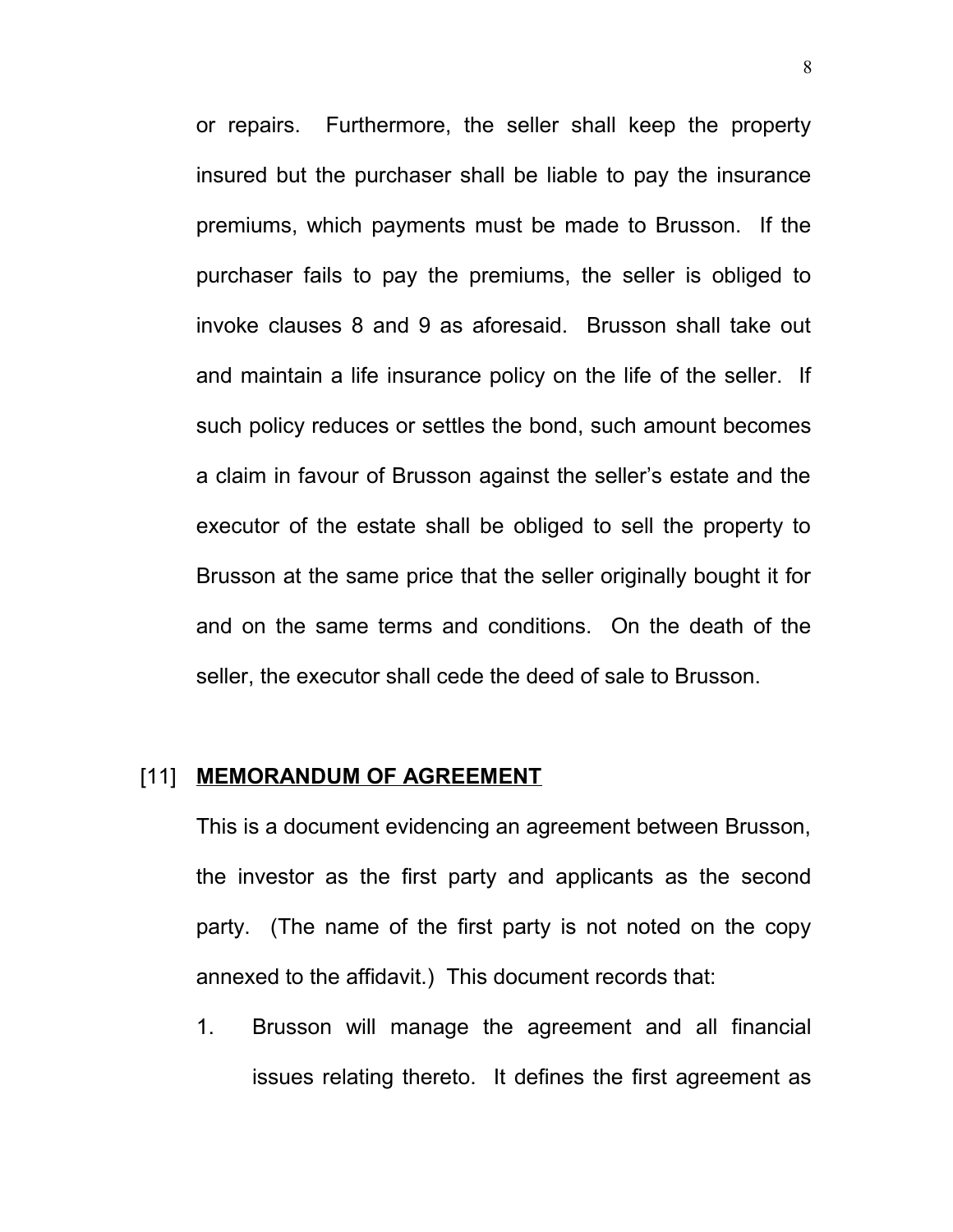the agreement of sale by the applicants to the first party, namely the investor, and the second agreement as the instalment sale agreement in terms of which the applicants repurchased the property from the investor. The second party (applicants) acknowledge that they are totally not creditworthy and that Brusson incurred huge financial risks in standing surety for the second party's obligations as set out in the agreement and the applicants agree that payment be made to Brusson as set out in the agreement. It further records that, if applicants fail to pay the monthly bond instalments or rates and taxes as well as levies, Brusson guarantees the obligations of the investor to ensure that the bond instalments, rates, etc. is paid, so that the investor is not prejudiced in any manner. Brusson is bound as surety and co-principal debtor in favour of the investor for such payments in terms of the second agreement. If the applicants default in terms of the second agreement and the investor becomes entitled to cancellation of the said agreement, the investor "shall elect" to cancel the second agreement in which event the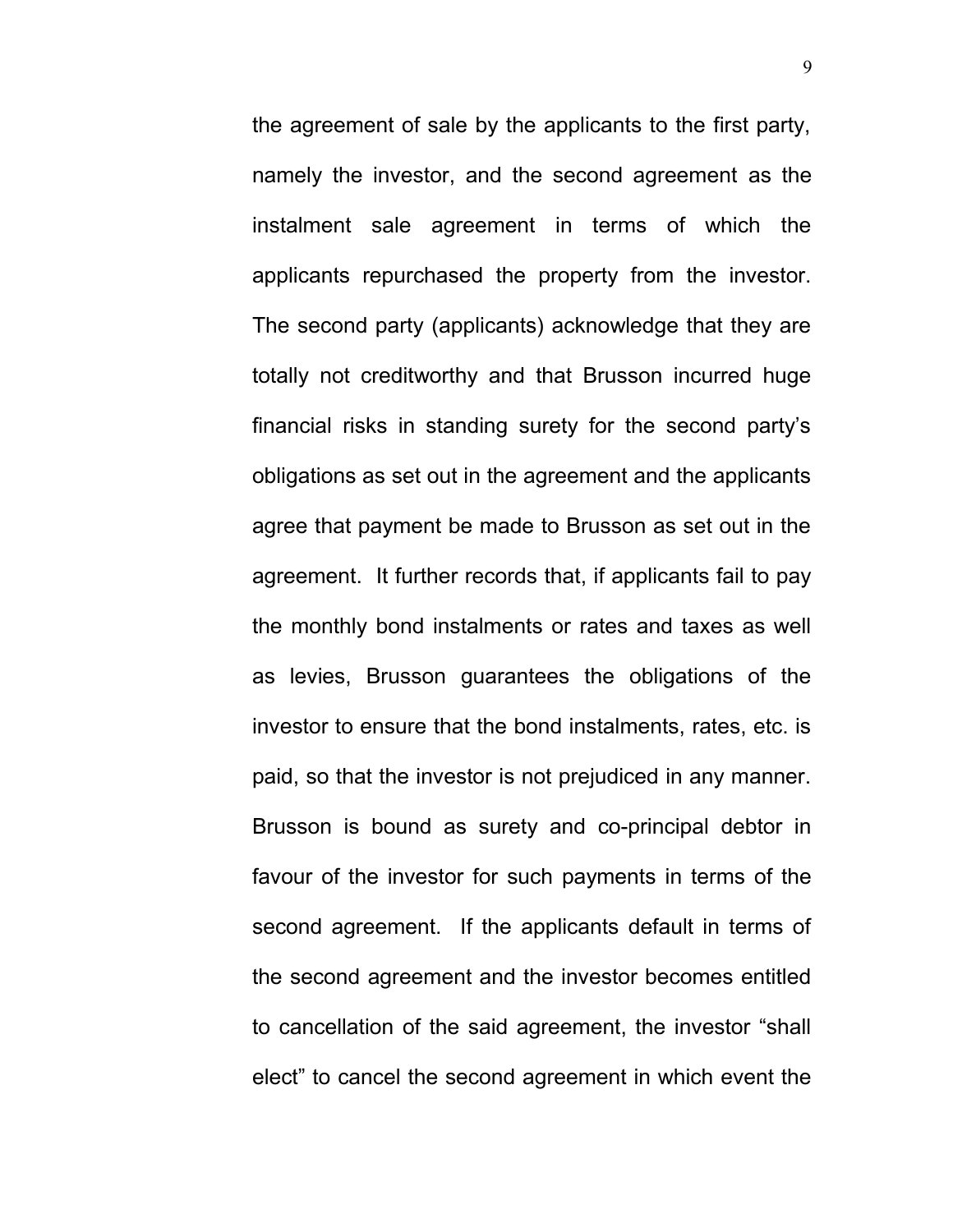investor shall sell the property to Brusson for the same price as in the first agreement and on the same terms and conditions, as well as effect transfer to Brusson. The first party (the investor) authorises Brusson to sign all the necessary documents to effect such sale and transfer on the investors behalf to Brusson. The agreement further records that the first party shall sign the necessary power of attorney for purposes of the aforesaid, at the time he signs the documents to effect transfer to himself in terms of the first agreement. After the second party (the applicants) has defaulted and pending registration of transfer to Brusson, the latter will maintain the bond instalments and pay the rates, taxes and levies to limit the risk to the investor. The applicants are not entitled to sell, assign or make over their rights or obligations or sell the right to claim transfer without prior written consent of Brusson, who is entitled to impose conditions to such consent. The document further records that this document together with annexure "O" (the first purchase by the investor) and annexure "I" (the repurchase by the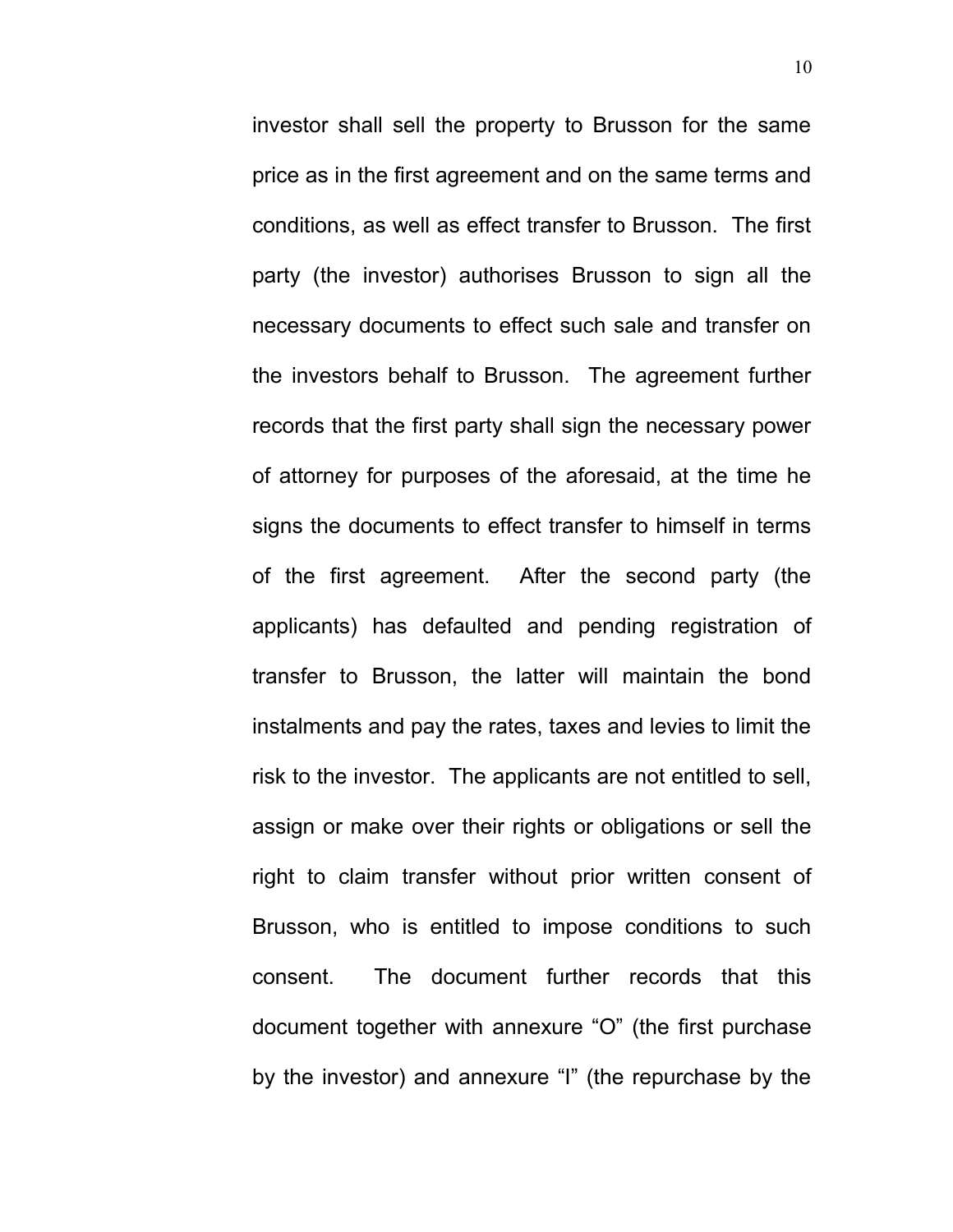applicants) contain the entire agreement between the parties.

#### [12] **MEMORANDUM OF UNDERSTANDING**

This document is entered into between Brusson and the second party in terms of the memorandum of agreement (the applicants). It records that, out of the proceeds of the initial agreement of sale from the applicants to the investor the transfer and related costs plus an amount of R5 000,00 towards future rates and taxes plus attorneys fees for cancellation of the initial bond plus an amount of R1 000,00 to cover the cost of the first of two property valuations will be deductable from such proceeds. A second valuation of the property shall be done and, should the cost thereof together with the costs of the first valuation exceeds R1 000,00, the excess shall also be deducted from the proceeds of the initial sale. If the client (applicants) commits any breach of the agreements entered into and thereby causes cancellation of the initial sale, then, in addition to other lawful claims of the aggrieved parties, the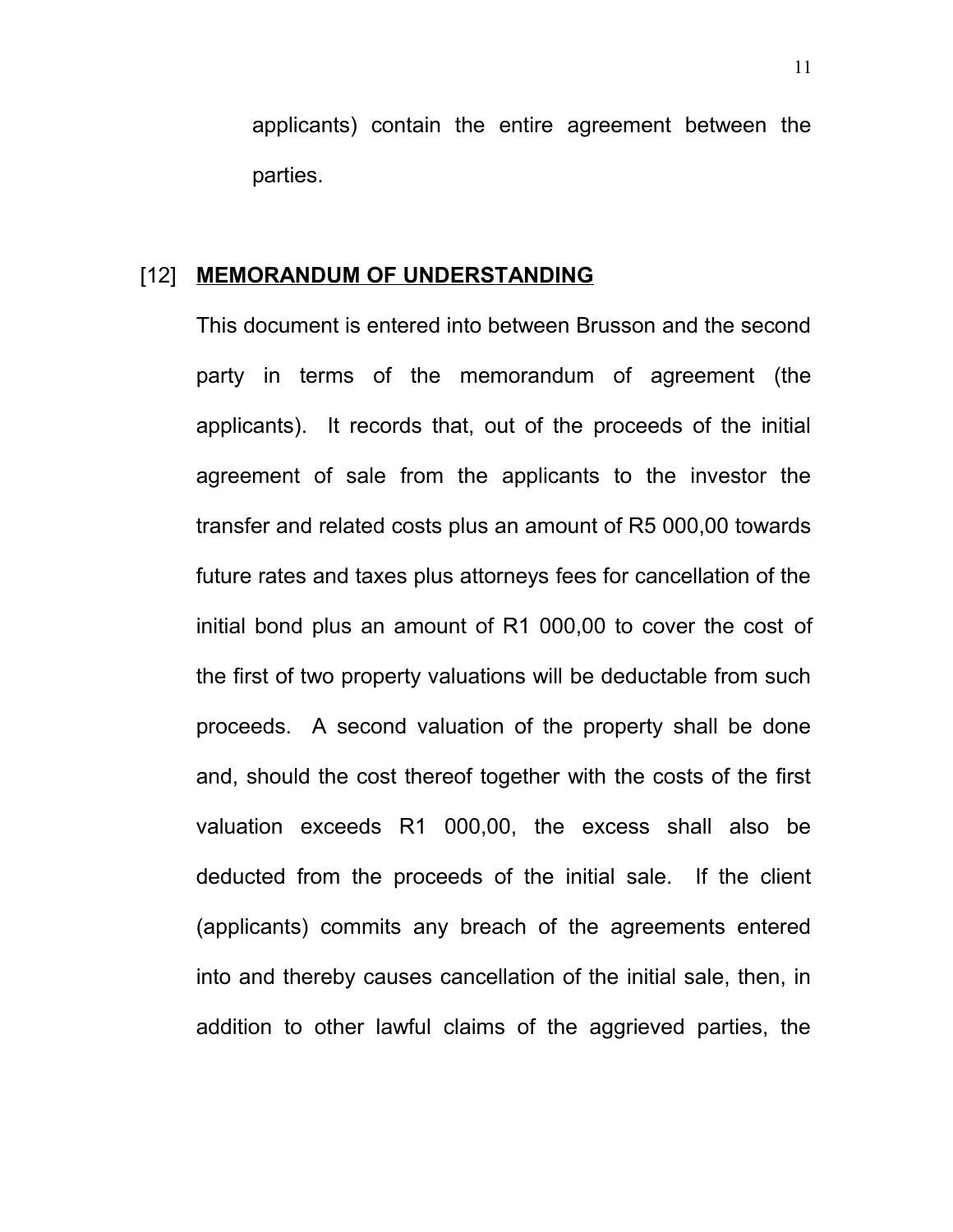applicants shall be liable to pay R5 000,00 plus VAT as portion of liquidated damages immediately.

[13] It should be noted that the first agreement was signed by both parties thereto, whilst the copy of the second (repurchase) agreement, annexed to the papers, does not contain the signature of the seller/investor or a signature on behalf of Brusson. The memorandum of agreement does not contain the name of the investor as first party or the signatures of the first party or Brusson. The first and second respondents however do not take issue with the allegation that those were in fact the agreements concluded, but rely on other defences including some technical objections to the said annexures, without denying the existence of such agreements.

#### **APPLICANT'S CASE**

[14] The applicants contend that the agreements are inter related to such an extend that not one can be regarded as a separate independent agreement but indeed form one individual transaction. They also alleged that the whole tenor and effect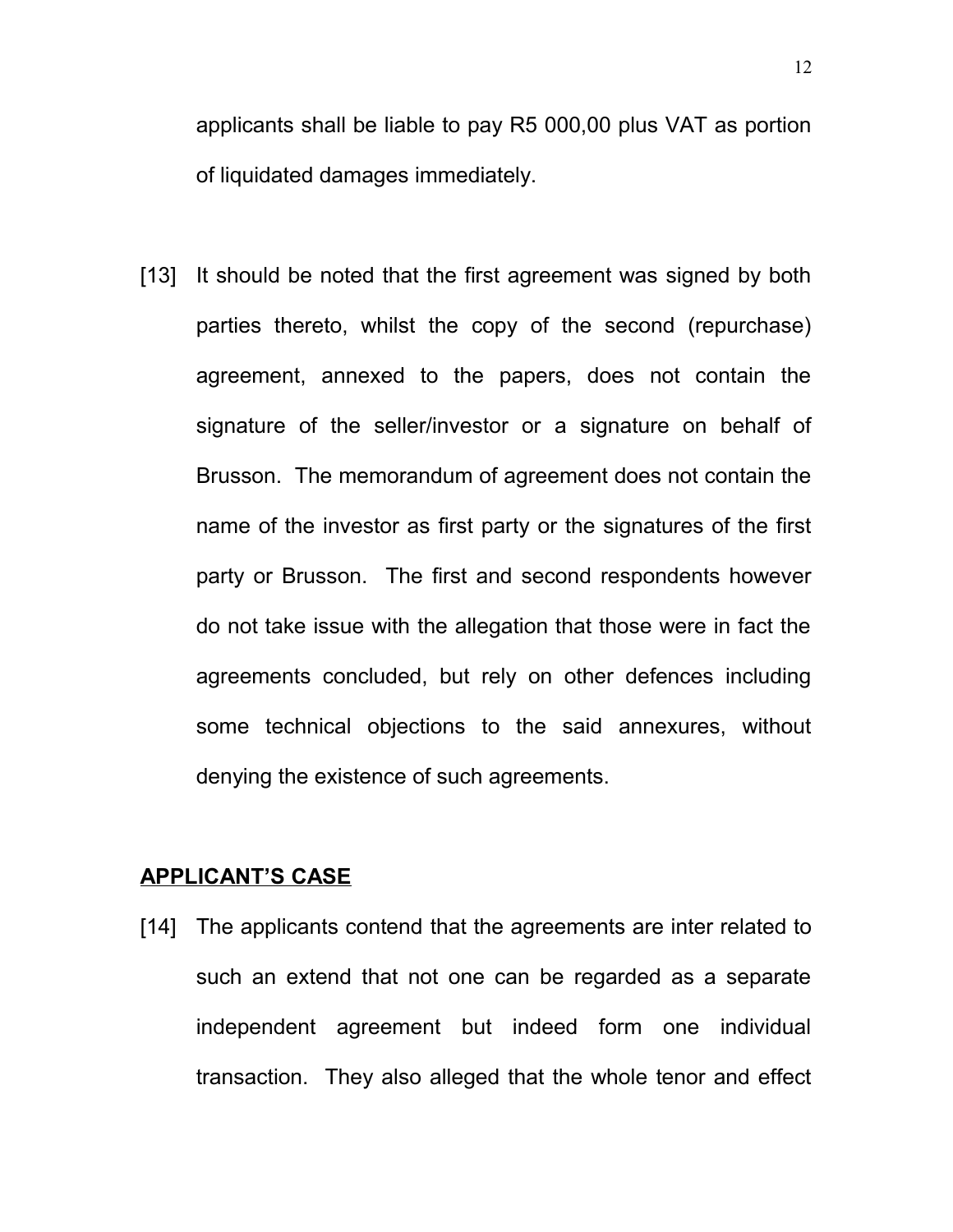of the transaction comprises of a loan against the property as security (a so-called "reverse mortgage") entitling Brusson as the effective credit grantor to, in the event of default by the applicants, obtain transfer and ownership of the property without any reference to the amount of the loan in proportion to the value of the property. Applicants allege that, in so doing, the transaction amounts to an illegal and void *pactum commissorium*. What is more, in as far as Brusson in effect is enabled to obtain ownership and the right to sell the property for its own account, the transaction also amounts to an illegal and void form of *parate executi*. The applicants also allege that the transaction falls foul of the National Credit Act in that Brusson qualifies as a credit grantor in terms of the said act, is and was not registered as such, with the result that the agreement is unlawful and void in terms of section 40(4) of the National Credit Act read with section 89(2)(d) thereof. It is in this last respect that the third applicant, the regulator, makes common cause with the other applicants.

[15] Only the first and second respondents opposed the application.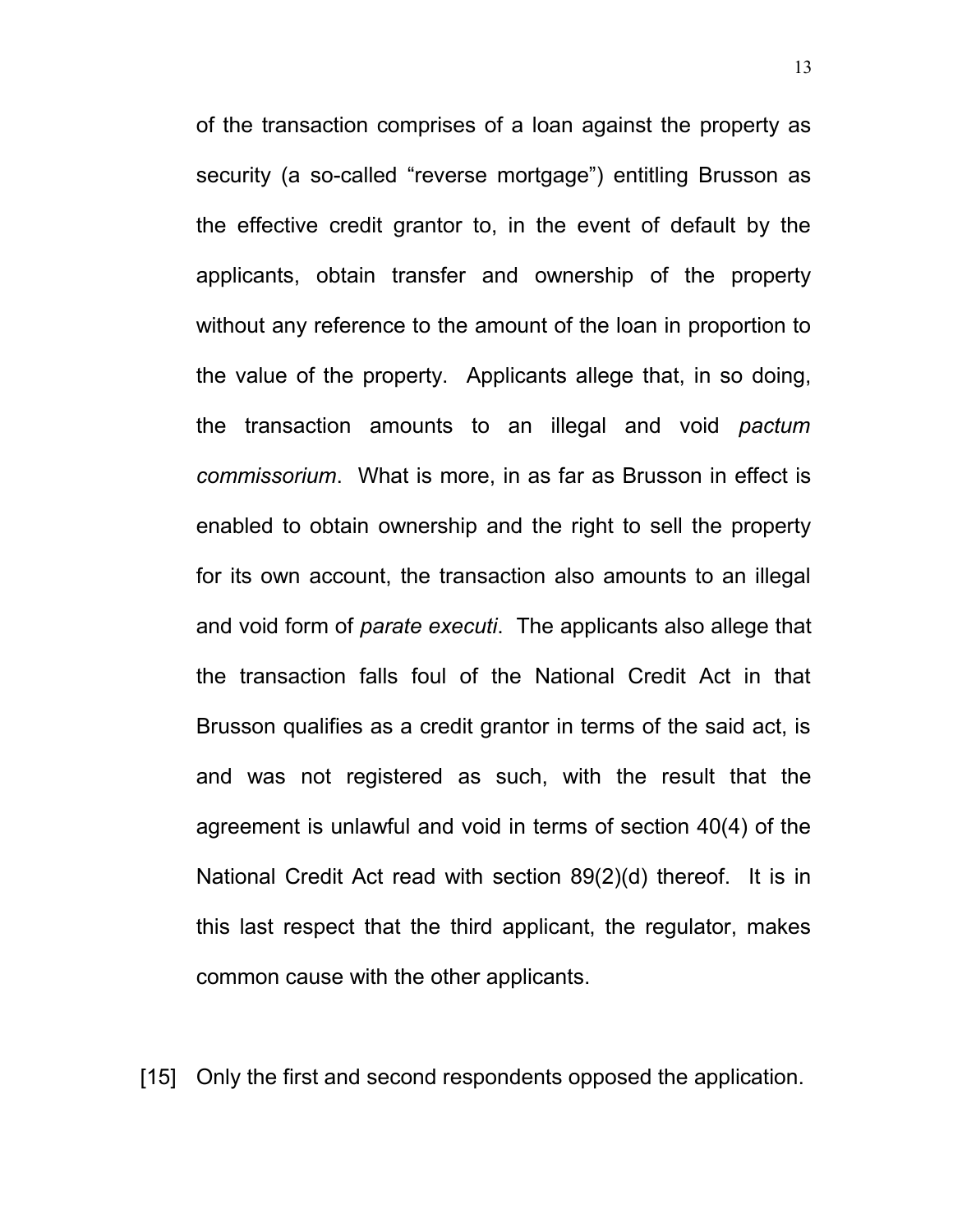### **FIRST AND SECOND RESPONDENTS' CASE ON THE PAPERS**

- [16] The respondents' contend:
	- a. that the regulator not only does not have *locus standi* but is precluded from joining in the application by reason of the stipulation contained in section 15(a) of the National Credit Act, 34 of 2005.
	- b. Brusson only assists people in dire financial circumstances to obtain finance from investors who actually provide such finance.
	- c. No proper copies of the alleged agreements were annexed to the founding affidavit and the respondents deny that the copies of the agreements annexed constitute true copies thereof and therefore contend that the applicants failed to establish the agreements they seek to impugn.
	- d. Respondents allege that the transaction is in effect a pawn transaction and therefore falls outside the ambit of the National Credit Act, specifically section 89 thereof.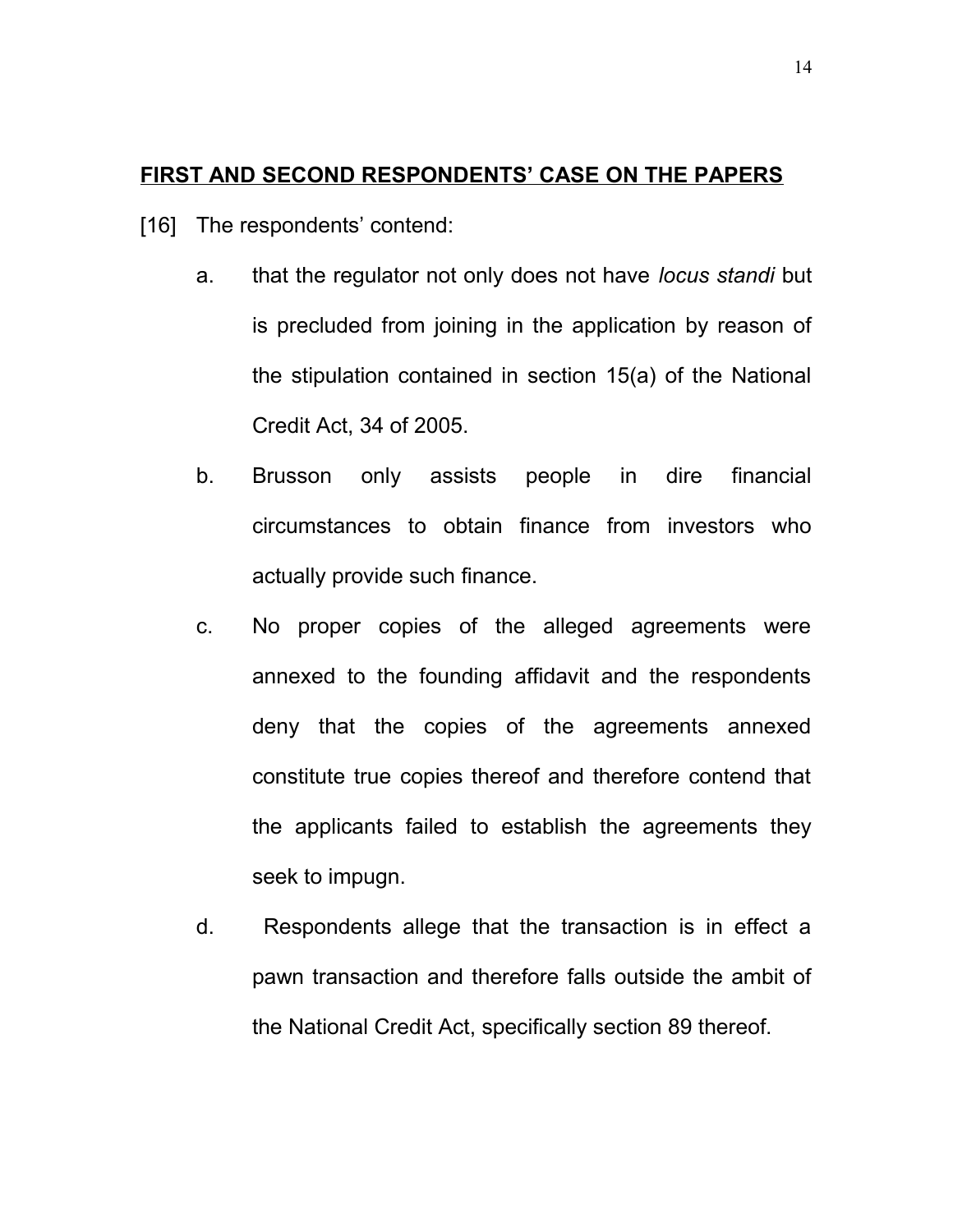- e. The true purpose and intention of the parties cannot be determined on the papers and a substantial dispute of fact therefore exists, as a result of which the applicants should fail in their application.
- f. The respondents are not credit providers and need not be registered under the National Credit Act. Especially Brusson does not provide loans itself.

### **APPLICATION TO STRIKE OUT**

[17] The respondents brought an application for striking out certain portions of the founding affidavits, as been scandalous, vexatious, hearsay, irrelevant and/or argumentative. In argument however, the application as far as it refers to a large portion of the application, consisting of the affidavits of officials of the Credit Regulator, was abandoned and the rest not persisted with but not abandoned. I am not persuaded that any of the concerned portions should be struck out. The respondents never tried to show which portions were to be struck out on the ground of either being scandalous or vexatious, etc. but were content to generalise its objections in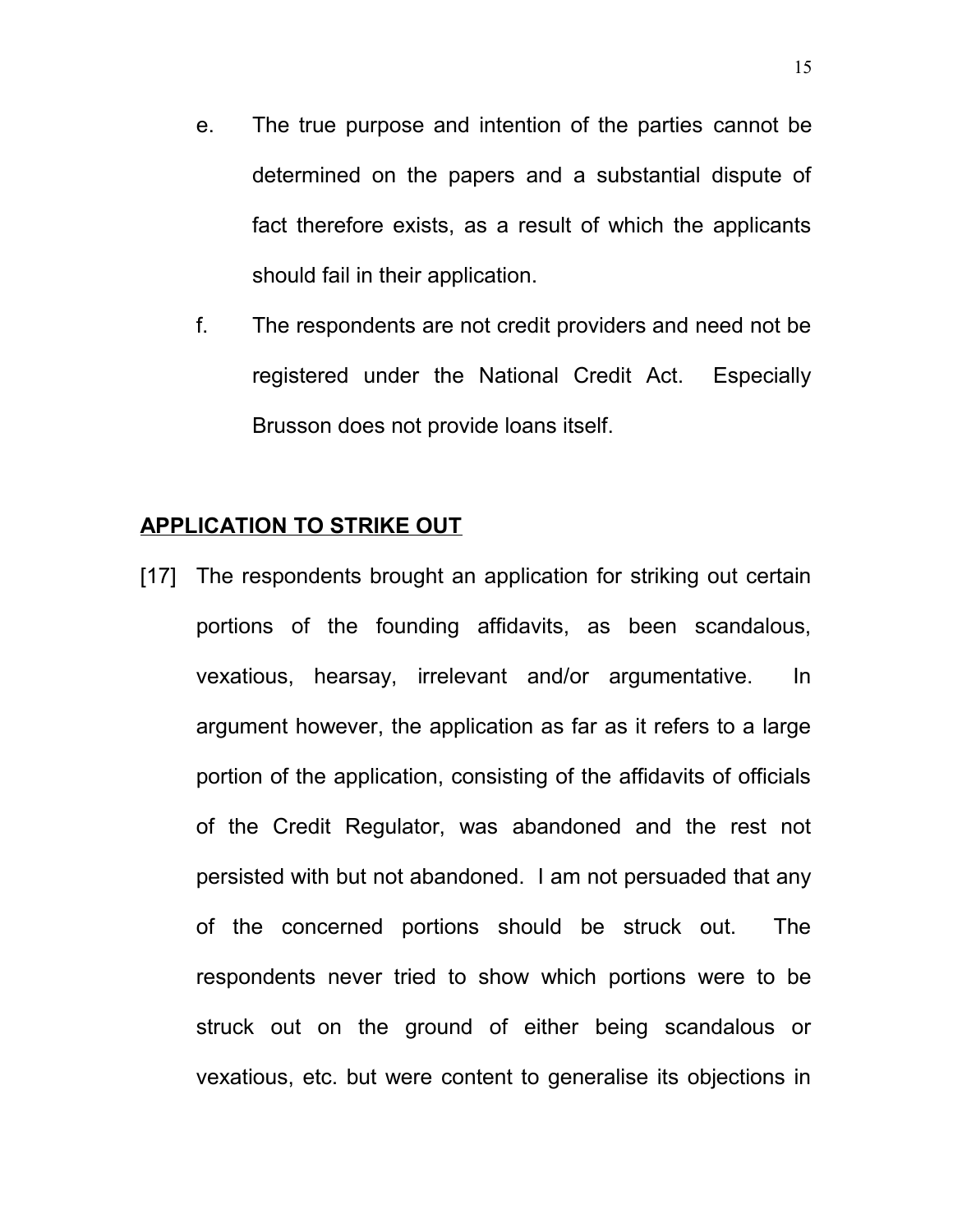regard to all. Although some allegations obviously were argumentative or consisted of deduction of conclusions from the alleged facts, it served the purpose of notifying the respondents exactly what the applicants' case would be and rather than prejudicing the respondents, it was to their advantage to be informed as to what the applicants' case and arguments will be. **THE STRIKING-OUT APPLICATION SHOULD BE AND IS DISMISSED WITH COSTS.**

#### **THE OPPOSING AFFIDAVIT**

- [18] The opposing affidavits on behalf of the respondents consist mainly of bare denials or avoiding the issues by relying on technical points or vague dissent. For example:
	- a. It is alleged that the agreements annexed to the application are not proper copies and respondents deny that they are true copies. The respondents' attitude is that they do not accept that they (the agreements) are correct or complete. The respondents however do not annexe the supposedly correct copies.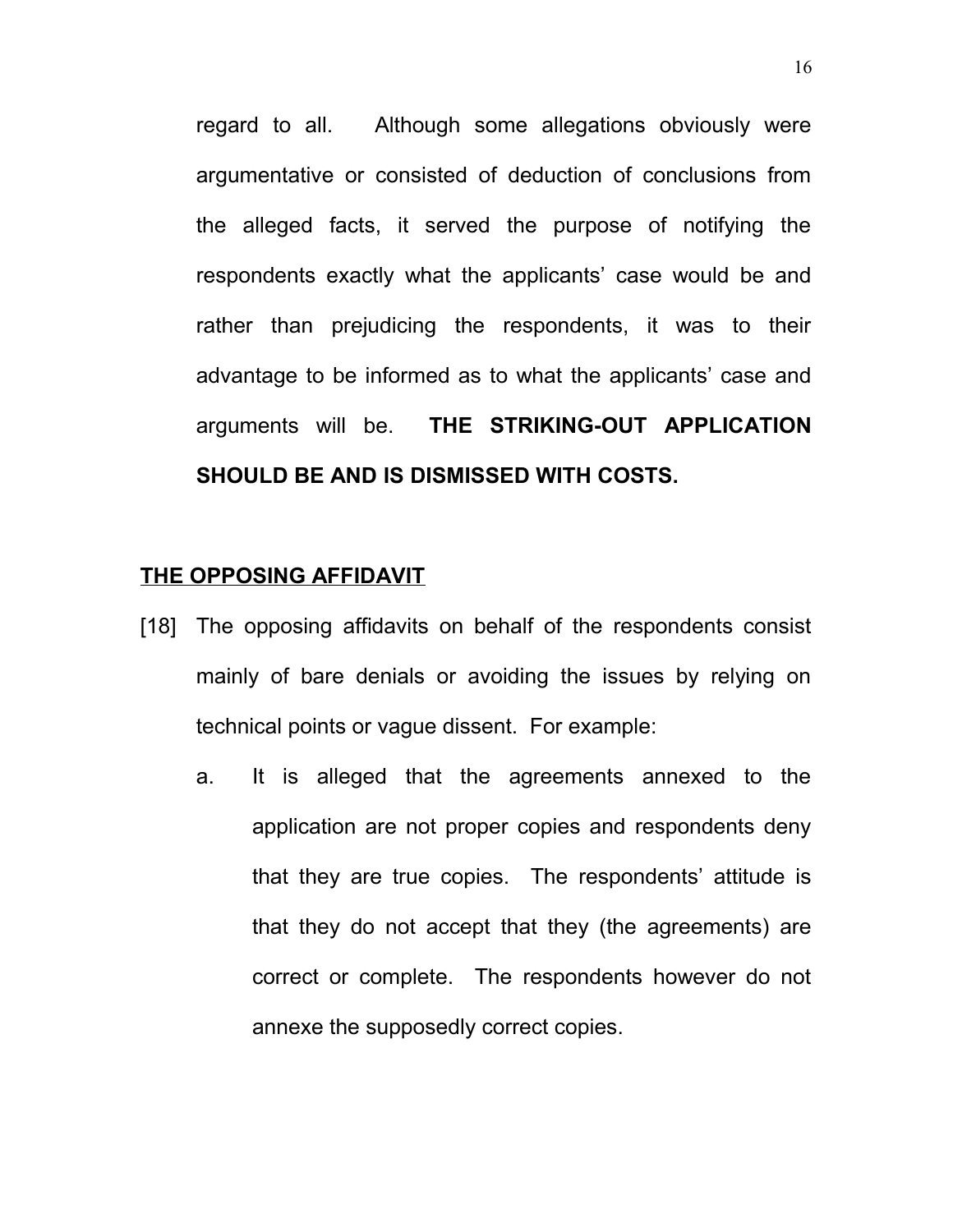- b. The respondents' contend that the reliance by applicants on representations made by Jabu is "disingenuously" and "very conveniently" since she is no longer employed by Brusson. The respondents however do not deny that she did work for Brusson and nowhere state that her affidavit can not be obtained by respondents.
- c. The allegations to the effect that Jabu sent documentation to the applicants for signature (which included the agreements aforesaid) are met by a blunt (and incorrect) statement that such documentation have not been annexed and in the absence of having had "cite" (sic) of same, respondents are unable to respond thereto.
- d. The allegations by the applicants that Brusson is the credit provider under at least a hundred credit agreements and should therefore have registered as a provider in terms of the National Credit Act are met by a bare denial.
- e. The allegation of the applicants that, in terms of the agreements, the ownership in the property will eventually either rest in applicants, or in event of their default, in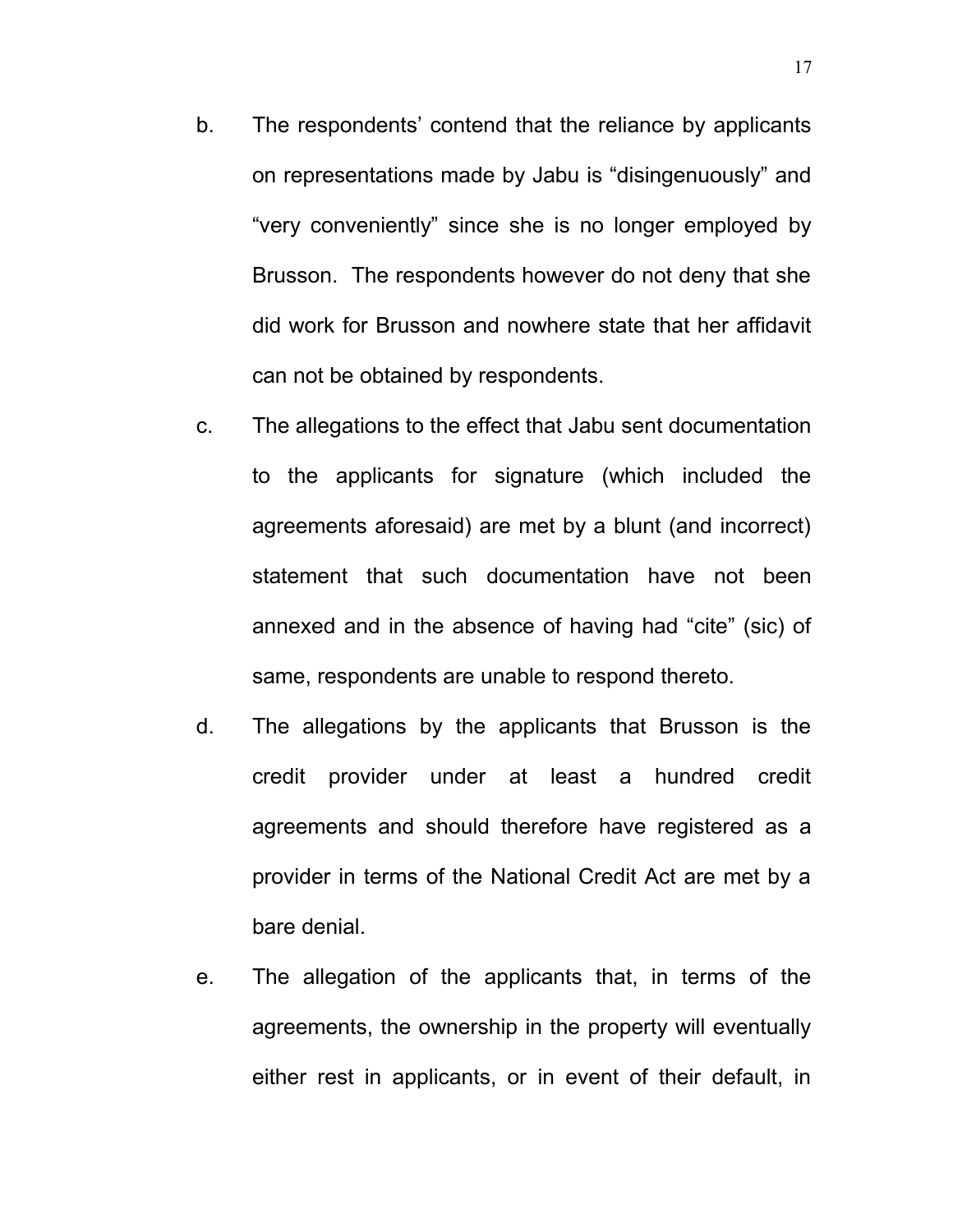Brusson, is met with the response that the applicants failed to establish on what basis the property might allegedly eventually be owned by Brusson.

#### **RESPONDENTS' ARGUMENT**

- [20] In argument the defence to the effect that the transactions amounted to a pawn transaction which is excluded from the application of the National Credit Act was, wisely, not pressed in argument by Mr Van Niewenhuizen on behalf of the respondents. It was mainly contended that:
	- a. It is perfectly permissible for parties to enter into separate agreements, which for practical and commercial reasons, are linked and inter dependant. That does not mean that an inference of reciprocity of the obligations undertaken in the different agreements is necessarily to be made. (See **WYNNS CAR CARE PRODUCTS v FIRST NATIONAL INDUSTRIAL BANK LIMITED** 1991 (2) SA 754 (AD) at 758  $A - D$ .) Although, in the present matter, there might justifiably be inferred some reciprocity between some of the agreements, it cannot be said of all of them. The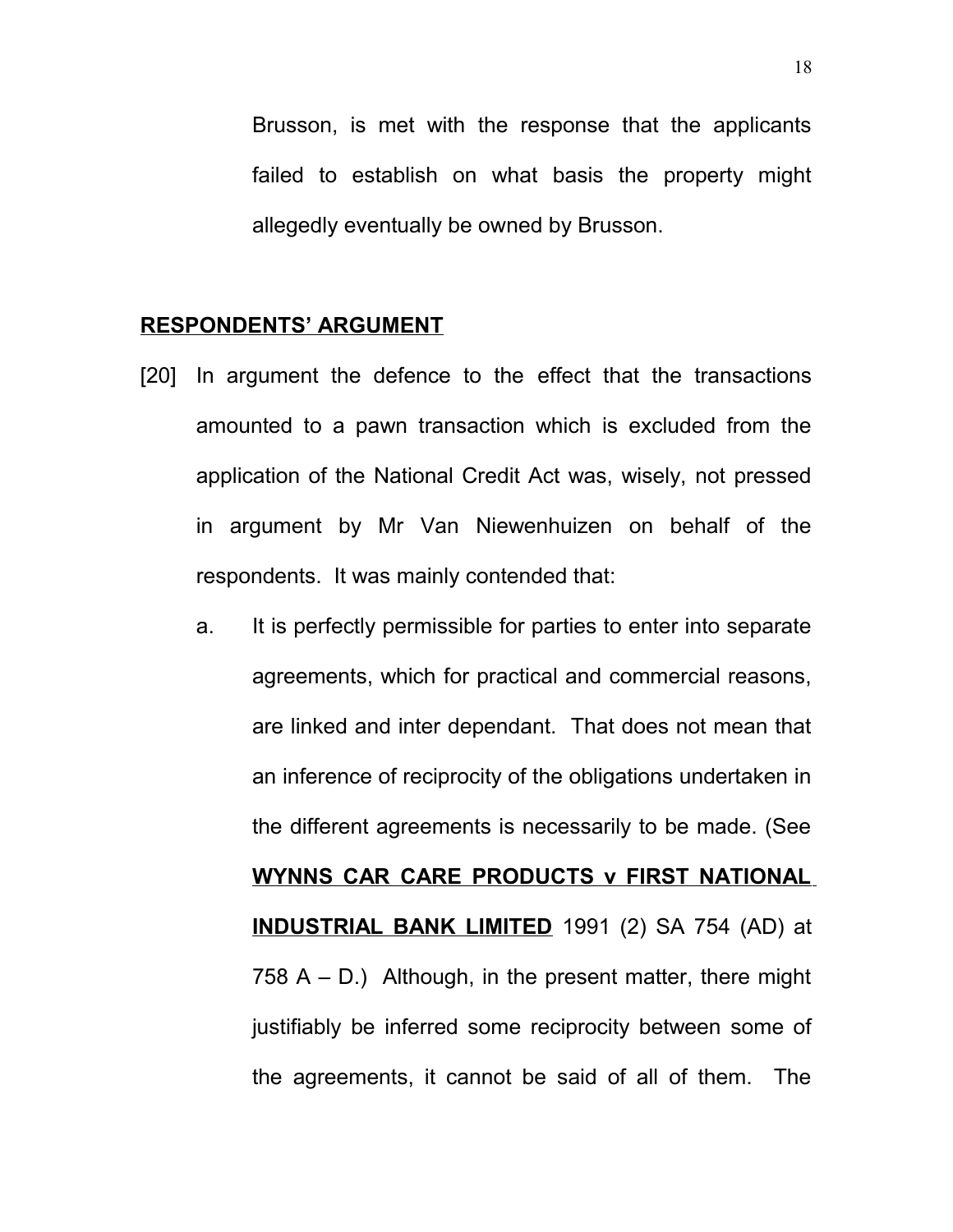applicants' stance that the real intention of the parties should be inferred from reading the different agreements as one inter related transaction is therefore untenable.

- b. The allegations made by applicants on the papers as a whole do not amount to sufficient evidence of the real intention of all the parties, in particular the intentions of Brusson and the investor. Any finding in that regard can only be made after a full investigation of the evidence of all the parties in the form of a trial and the matter should therefore be referred to trial.
- c. The allegations by applicants as to being misled and/or defrauded do not go far enough and are not substantiated by sufficient proof.
- d. Brusson is nothing more than a broker and therefore not a credit provider as envisaged by the National Credit Act. Only the re-sale agreement might qualify as a credit agreement and not all four of the agreements. Brusson is not a party to the re-sale agreement.
- e. Where both parties to an invalid agreement have performed in full and thereby achieved their intended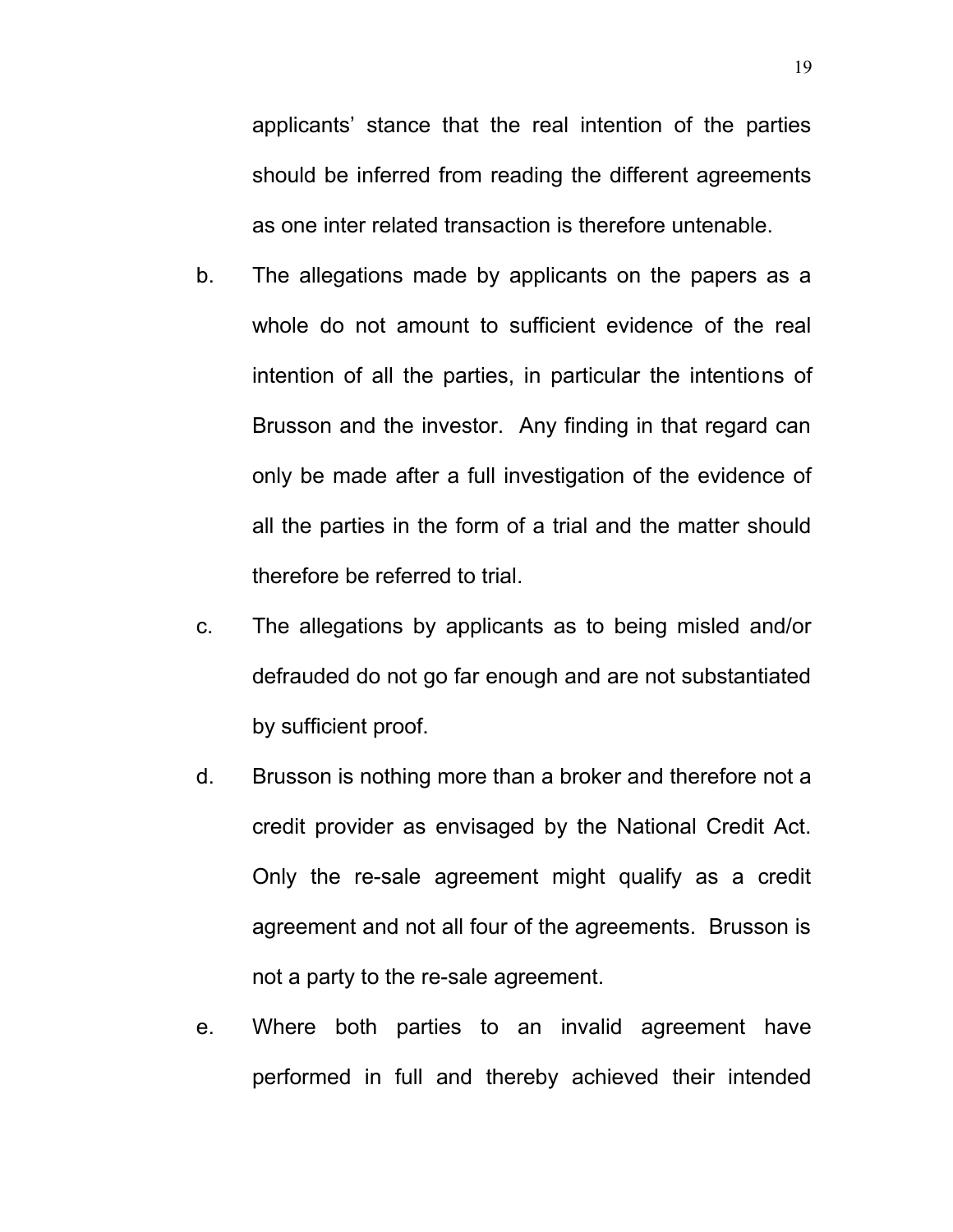purpose, there is no room for restitution. (The so-called rule in **WILKEN v KOHLER** 1913 AD 135 as confirmed in **LEGATOR McKENNA v SHEA AND OTHERS** 2010 (1) SA 35 (SCA)).

f. The only appropriate remedy for the applicants should be the *condictio ob turpem wel iniustam causa*. Applicants did not make out a case for such relief, and in particular the amount of enrichment, if any.

# **DISCUSSION**

- [21] The agreements:
	- a. Apart from the fact that the memorandum of agreement between all the parties explicitly states that the entire agreement between the parties consists of such memorandum together with the purchase agreement and the re-sale agreement, I have no doubt that the agreements are so interrelated and interdependent that it forms one transaction. The obligations conferred by the different agreements are clearly reciprocal. The purchase by the investor would not have taken place in the absence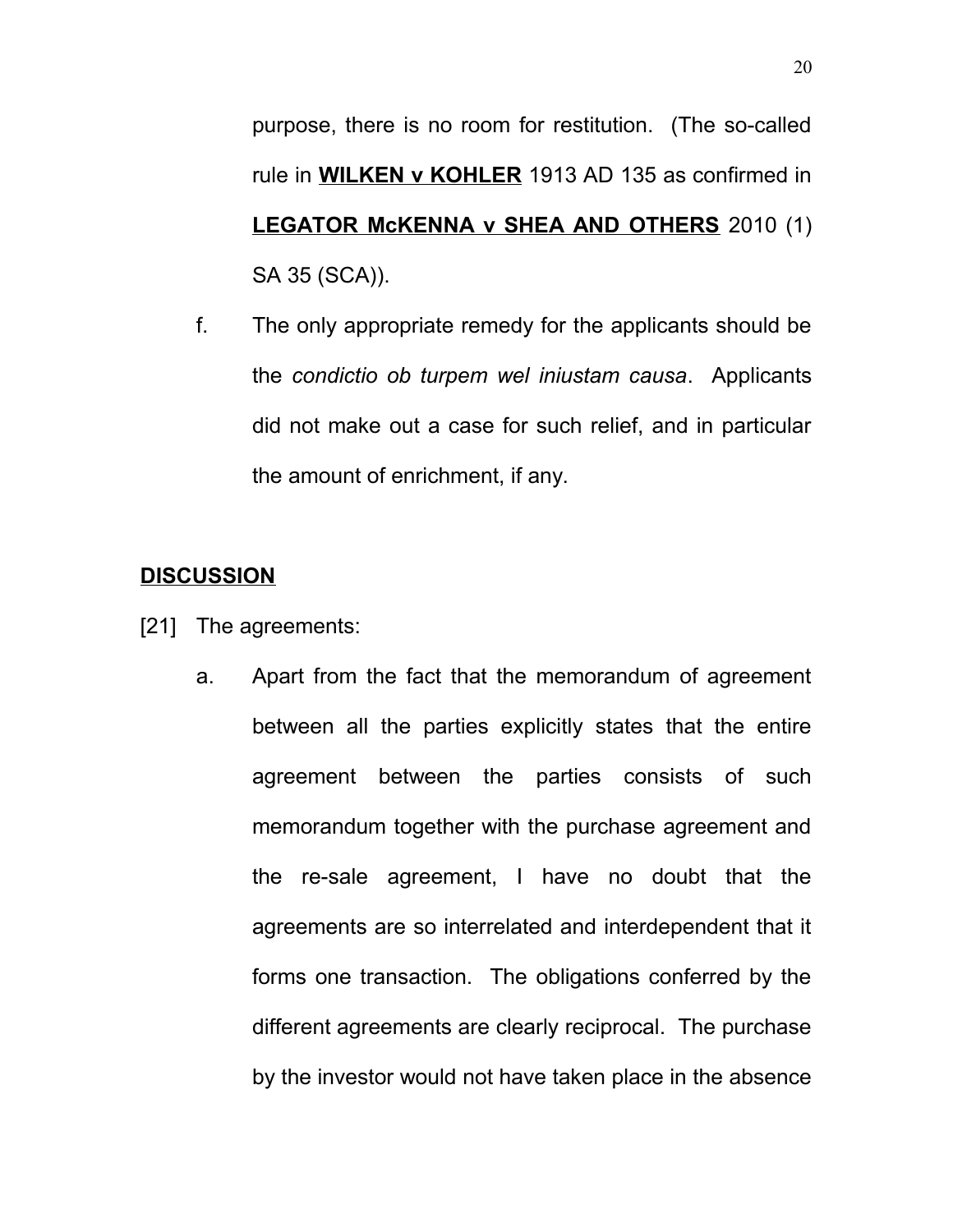of the repurchase agreement. It is abundantly clear that applicants never intended to sell their property without an immediate re-sale to them. It is even more probable that they never intended to actually sell their property at all. Their allegations in this regard are not seriously contradicted. It is furthermore substantiated by Brusson's own documents; "THE CLIENT PROCEDURE INFORMATION SHEET" refers to property of clients as security and informs prospective clients that, although a sale and re-sale takes place, all the property rights remain with the client. In the "procedure diagram" the following are stated:

- "1. The client/home owner temporarily transfers their property to a Brusson investor and in return receives the financial relief they applied for.
- 2. The Brusson investor applies for a mortgage loan through a financial institution (indicated as A) to cover the costs on this initial transaction, thus making the funds available for the client. The financial institution debits Brusson (indicated as B) and Brusson debits the client. Brusson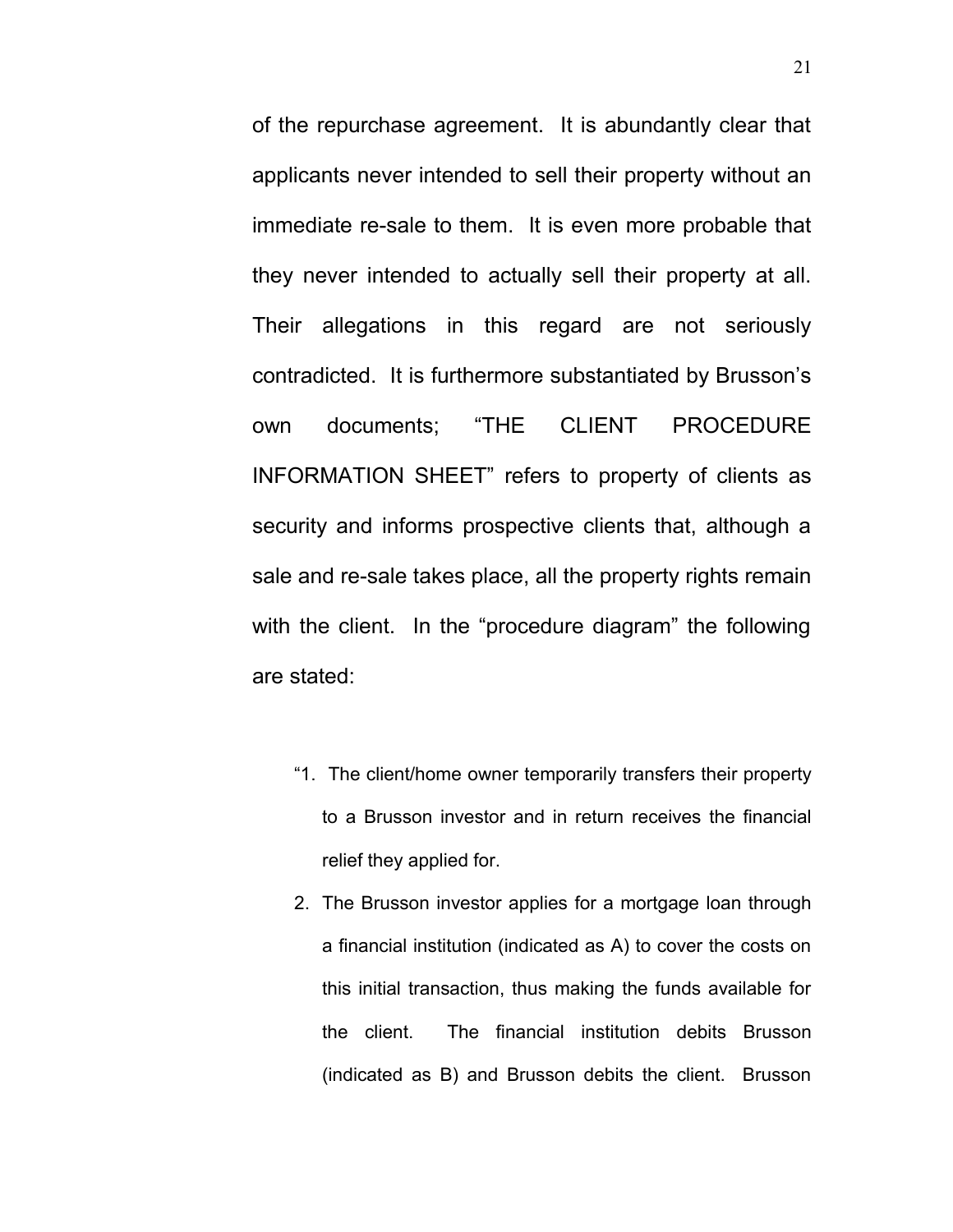guarantees the monthly instalment to the financial institution.

3. The Brusson investor immediately sells back the property to the client using a "sale by instalment" agreement, allowing the client to retain ownership of his home. On fulfilment of the "sale by instalment" agreement the client transfers back his property into his name."

The said information sheet goes on to state that the client has the right to sell the property to a third party at any time, subject to covering the outstanding balance due on the re-purchase agreement. It also refers to such property as "collateral" for the loan. What is more, the respondents themselves described the transaction as a pawn transaction.

[22] From the terms of the memorandum of agreement it is also clear that it forms an integral part of the whole transaction. It not only appoints Brusson as the administrator of all the finances involved in the other agreements but Brusson becomes a surety and co-principle debtor in favour of the investor. It furthermore compels the investor to, on default of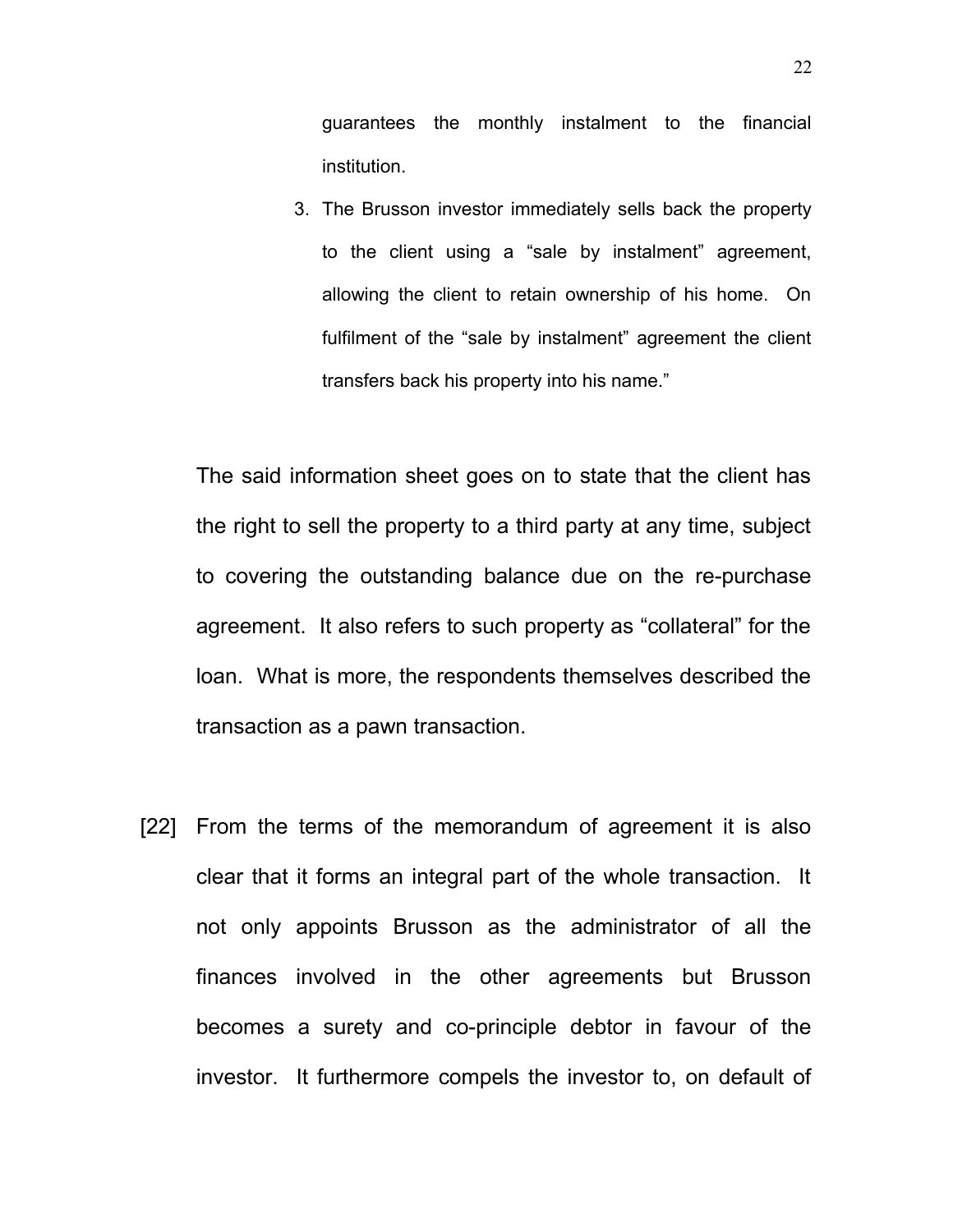applicant's obligations, cancel the repurchase agreement and sell the property to Brusson at no profit but for the same price and on the same terms as the investor bought it from the applicants. It also limits the applicants' right to sell or make over their rights or obligations under the re-purchase agreement by requiring the consent of Brusson who is entitled to impose its own conditions if such consent is given at all.

[23] The memorandum of understanding might be regarded as a separate agreement, but that does not affect the ultimate result in any way.

### **THE ESSENCE AND NATURE OF THE TRANSACTION**

[24] "The true enquiry in a matter such as this is to establish whether the real nature and the implementation of these particular contracts is (sic) consistent with their ostensible form. In pursuit of that enquiry one must strive to ascertain, from all the relevant circumstances, the actual meaning of the contracting parties. It therefore becomes necessary to examine in greater detail the agreements in question and the manner in which they were implemented."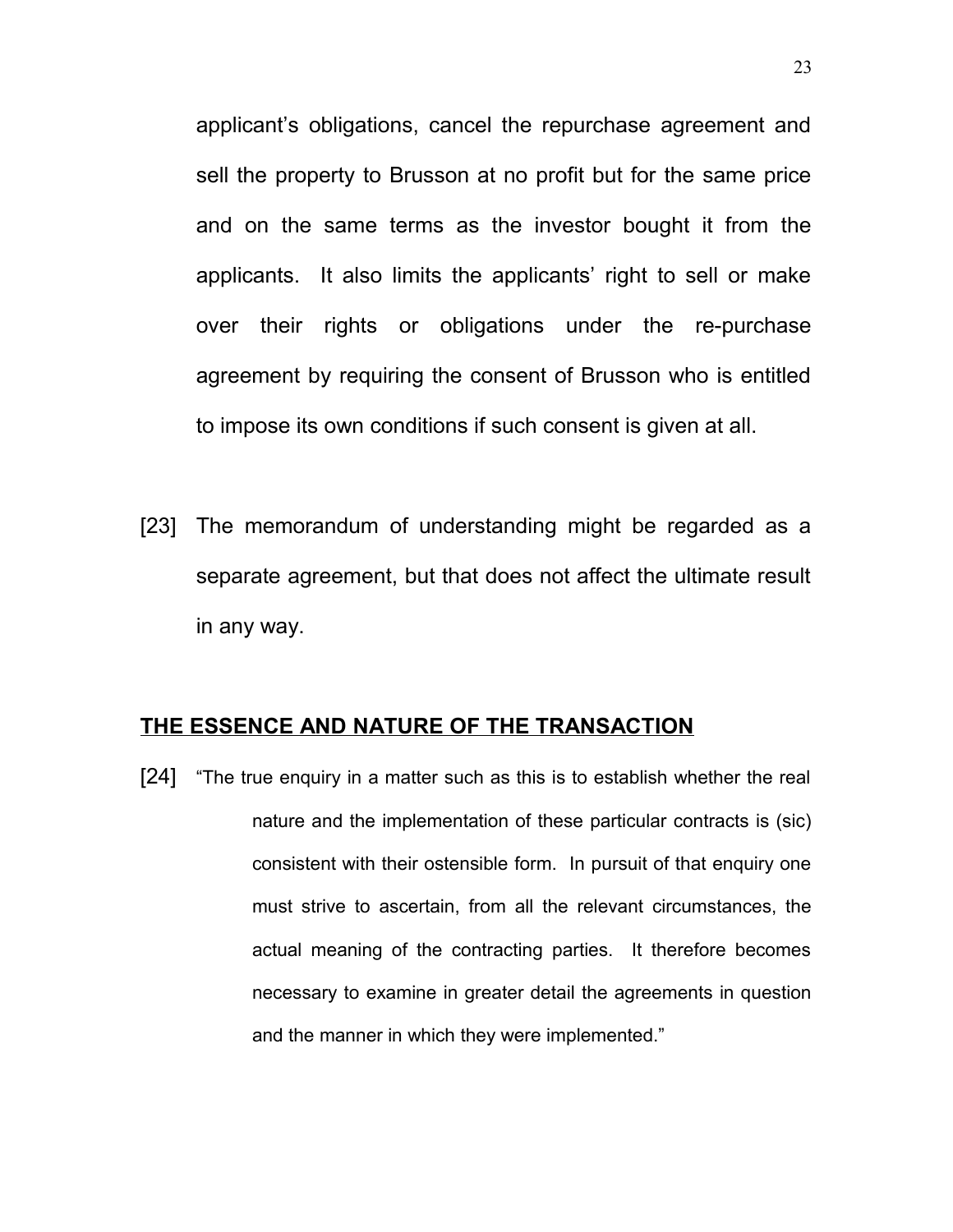See **MAIZE BOARD v JACKSON** 2005 (6) SA 592 (SCA) at 596, para [8].

I have already alluded to the particular terms of the agreements *supra*. Some peculiar features are notable:

- [25] In terms of the first agreement the investor does not pay transfer costs as is usual. It is paid by the seller. The purchaser does not take occupation of the property but the seller does.
- [26] In terms of the second agreement (the re-purchase agreement) the following are notable:

In the event that transfer is given to the applicants as purchaser, the seller has to pay an amount R42 000,00 to Brusson, who is not a party thereto but the investor is entitled to a refund of 15% thereof. Payments are not made to the seller but to Brusson. Taxes, etc. is to be paid by the purchaser but not to the relevant creditors and indeed to Brusson. Any notices exchanged between the parties should also go to Brusson. Brusson is entitled to enter the property for inspection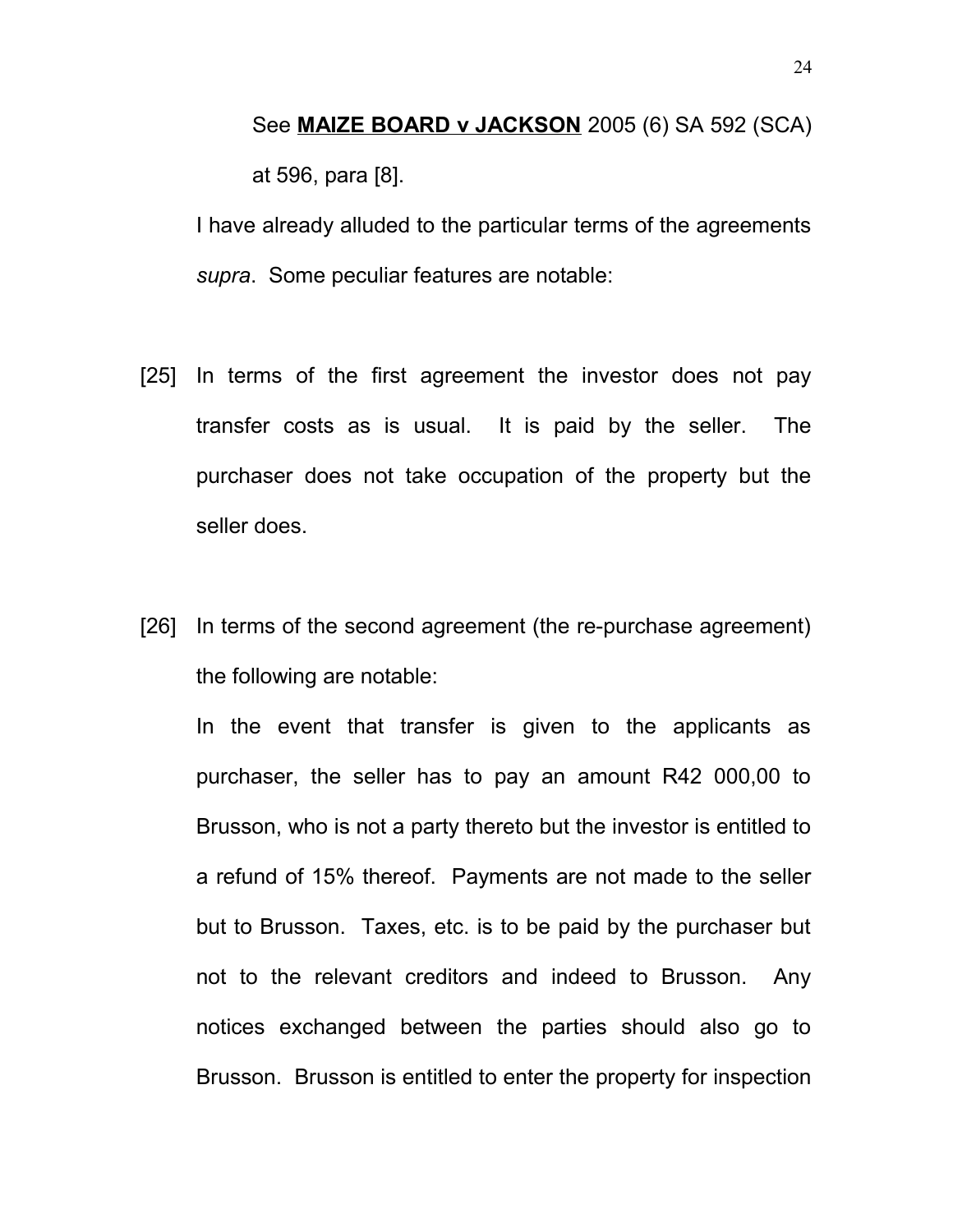and/or repairs. The seller shall insure the premises, but the purchaser is liable for the insurance premiums. In the event of default by the purchaser, the seller is obliged to invoke clauses 8 and 9 relating to cancellation, etc. Brusson takes out life insurance on the life of the seller. In the event of the seller's death, the executor is obliged to sell the property to Brusson at the same price that the seller originally bought it from. The deed of sale shall be ceded to Brusson.

[27] In terms of the memorandum of agreement Brusson manages the agreements and finances on behalf of the parties to the aforesaid agreements. Brusson becomes a surety and coprinciple debtor in favour of the investor and also guarantees the obligations of the investor. On default by the purchasers in terms of the re-sale agreement, the seller (investor) is obliged to cancel the agreement and sell the property to Brusson. At the time the sale and re-sale agreements are entered into, the investor has to sign a power of attorney in favour of Brusson, entitling the latter to effect transfer itself.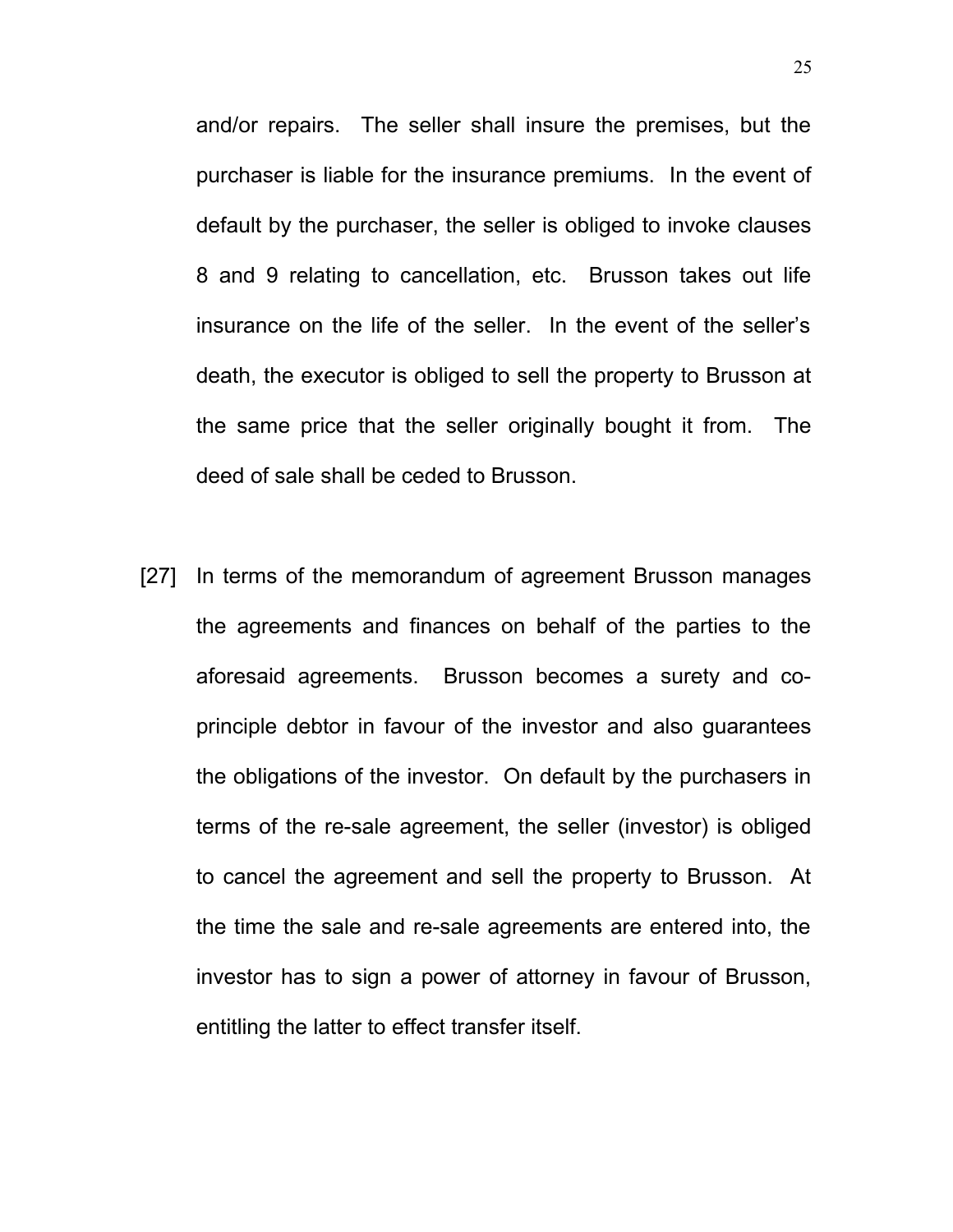- [28] All these features are strange and foreign to usual and *bona fide* agreements of sale of immovable property. Seen in conjunction with Brusson's own "client procedure information sheet" *supra*, it becomes clear that;
	- a. the investor does not really intend buying the property and never takes occupation thereof;
	- b. the client (applicants) does not really intend selling the property and do not loose occupation thereof;
	- c. the investor pays nothing and stands to loose nothing if anything goes wrong;
	- d. the applicants sell the house for far less than the market value and immediately buys it back for R42 000,00 more;
	- e. the R42 000,00 does not accrue to the investor but to Brusson except 15% thereof;
	- f. Brusson arranges everything, receives and pays whatever is received or has to be paid;
	- g. In the event of default by the applicants, Brusson ends up as owner of the property to the value of more than the initial outlay of R168 000,00, of which part, in any event, accrues to Brusson as fees, etc.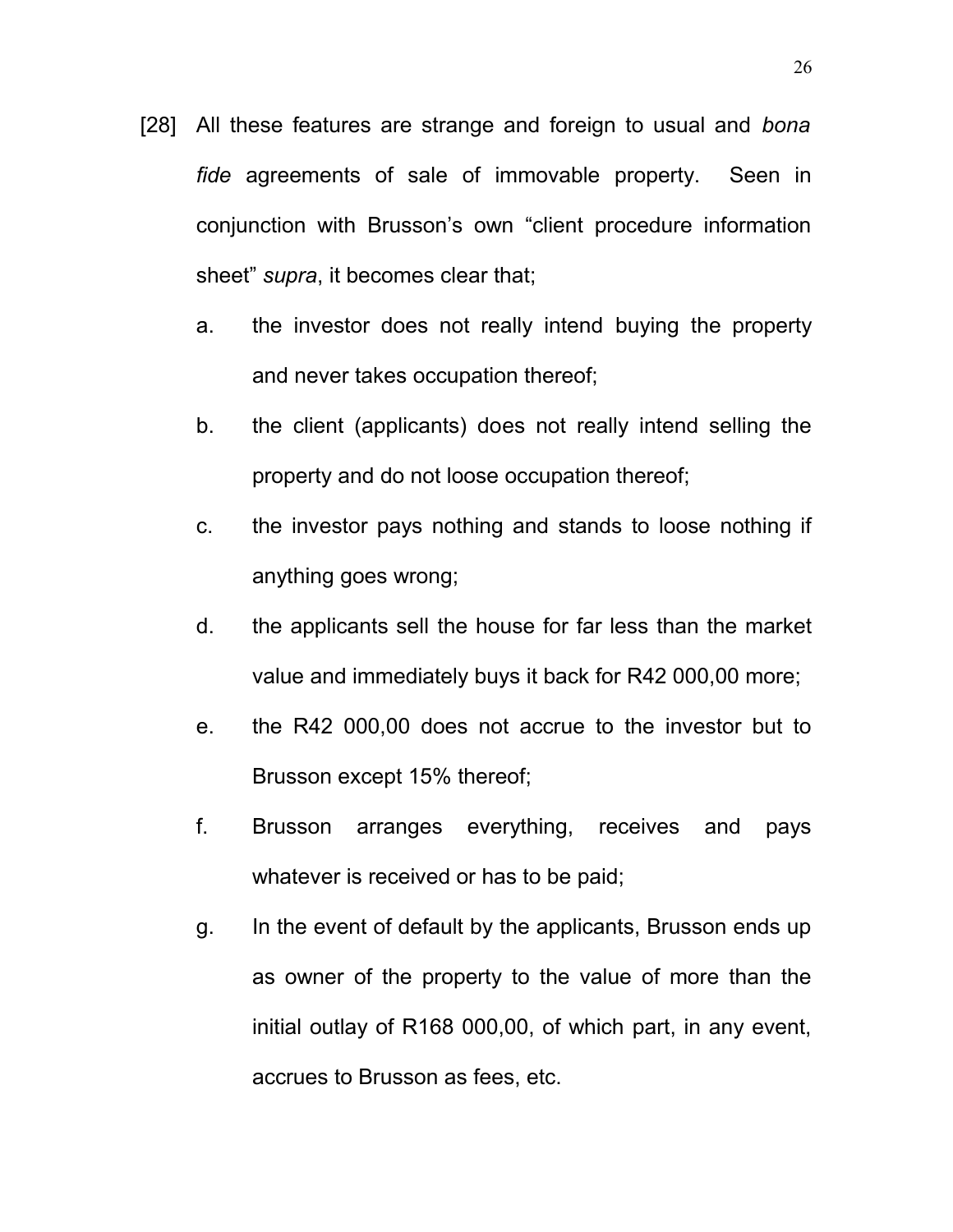The aforesaid leads to only one reasonable conclusion, namely that the real intention was and is that the applicants are obtaining a loan from Brusson against the security of their property. The agreements are nothing but simulated transactions. From the aforesaid it is clear that Brusson, in partnership or association with so-called investors, lends money to borrowers. Brusson guarantees the obligations of the parties to the different agreements and in effect bears the eventual risk of default on the part of the borrower. In return, Brusson has effective control of the whole transaction and, in the event of default, it becomes entitled to obtain and retain ownership of the property. The whole scheme amounts to nothing less than an unlawful *pactum commissorium*.

Brusson's role is far more than only being a broker. It actively runs a scheme by which credit is granted to consumers. The applicants' allegations that it does so in more than a hundred such agreements are not gainsaid in any acceptable way but rather avoided by the respondents. It must therefore be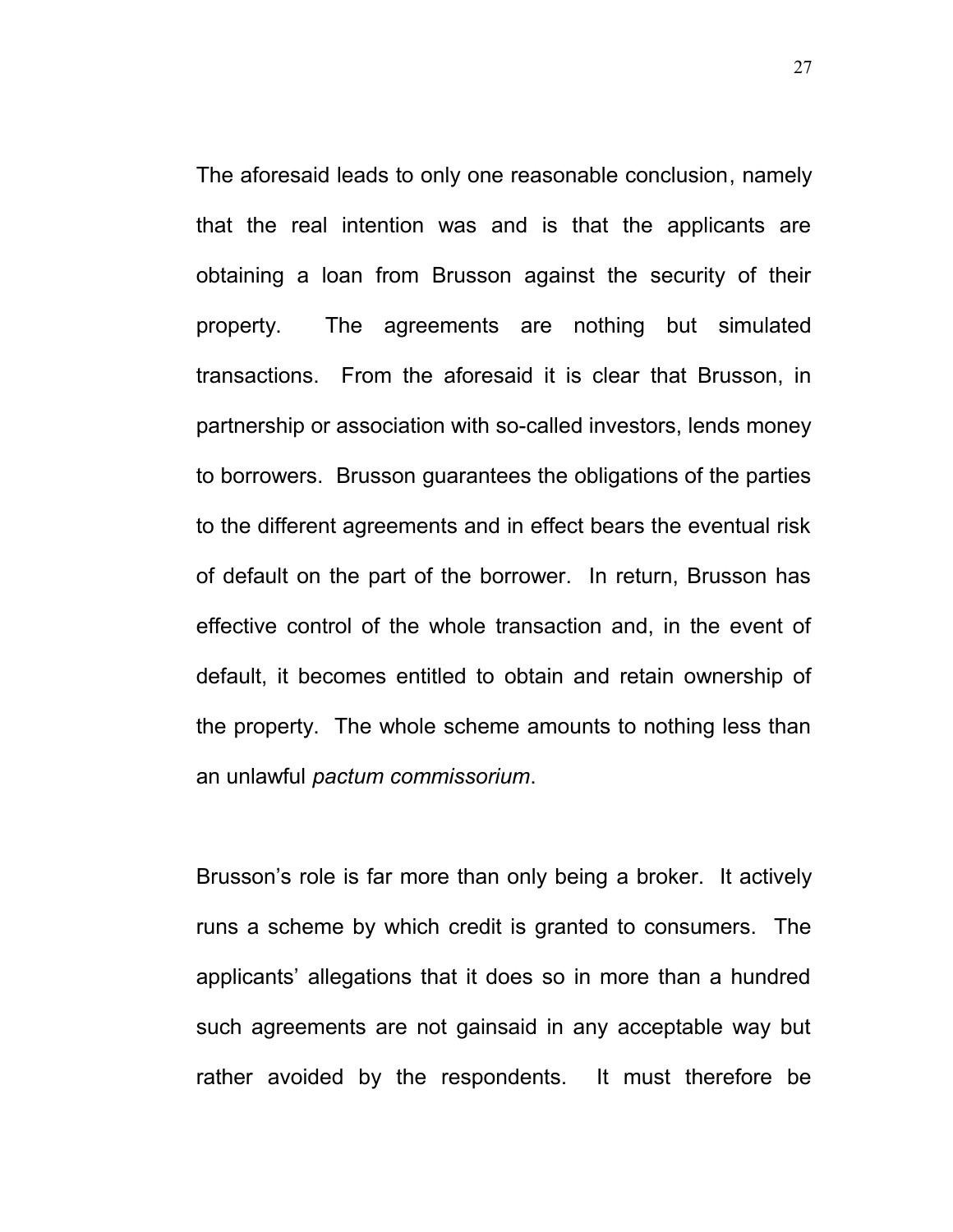accepted. Once that is so, Brusson has to be registered in terms of the National Credit Act. It is common cause that it was and is not so registered. The agreements are therefore unlawful in terms of section 40(4) of the said act and void.

[29] Although section 89 of the act was not in force at the time, its provisions as to unlawfulness and voidability are incorporated in section 40(4) of the act, which section was in force when the agreements were entered into. The transaction is therefore void in terms of the National Credit Act as well. Whether the further consequences provided for in section 89(5) also find application is not necessary to decide and I refrain from doing that, safe to mention that, in view of the fact that section 89 was not in force at the time (apart from the provisions of unlawfulness and voidability which are in any event covered by section 40(4)), I am of the *prima facie* view that the prescribed consequences provided for in section 89(5) do not apply retrospectively. I do not know of any common law rule or statutory provisions to the same or similar effect and non were quoted to me (as required in schedule 3, section 4(2)).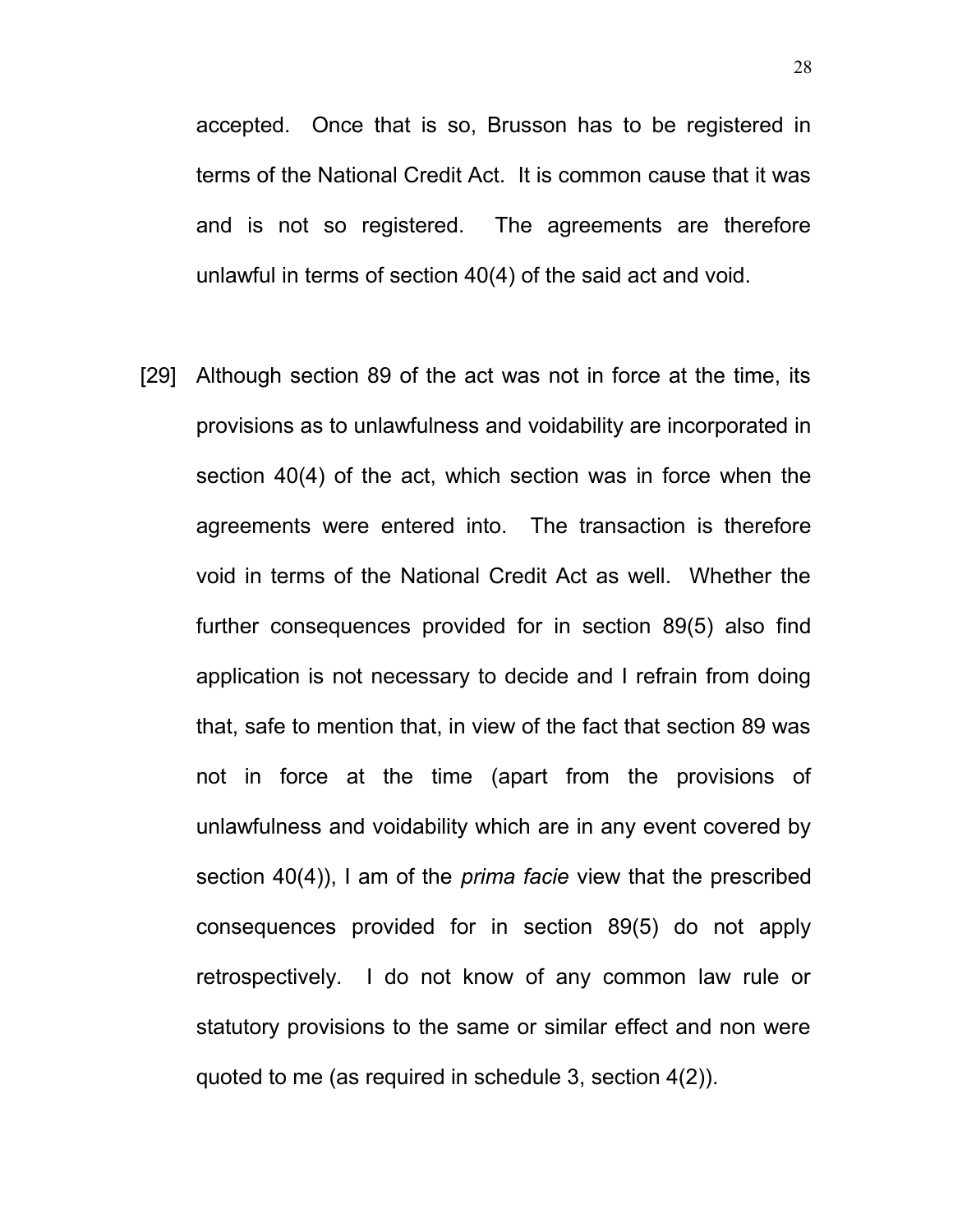[30] I have already found that the agreements are unlawful and void. The rule in **WILKEN v KOHLER** (*supra*) does not apply to transactions prohibited by law. See **LEGATOR McKENNA v SHEA AND OTHERS** *(supra)* at page 47 para [29].

### *LOCUS STANDI* **OF THIRD APPLICANT**

[31] The reliance by respondents on section 15(a) is misconceived. The said subsection only deals with cases of informal resolution of disputes arising in terms of the act. Mr Kemp on behalf of the applicants correctly pointed out that, if section 15(a) applied to the act as a whole, section 87(2) would have been superfluous. The National Credit Regulator has a real and sufficient interest in compliance with the act. Nothing in the act prohibits the regulator from approaching the court for a declarator to the effect that certain agreements are contrary to the act and therefore unlawful.

#### **THE RELIEF CLAIMED**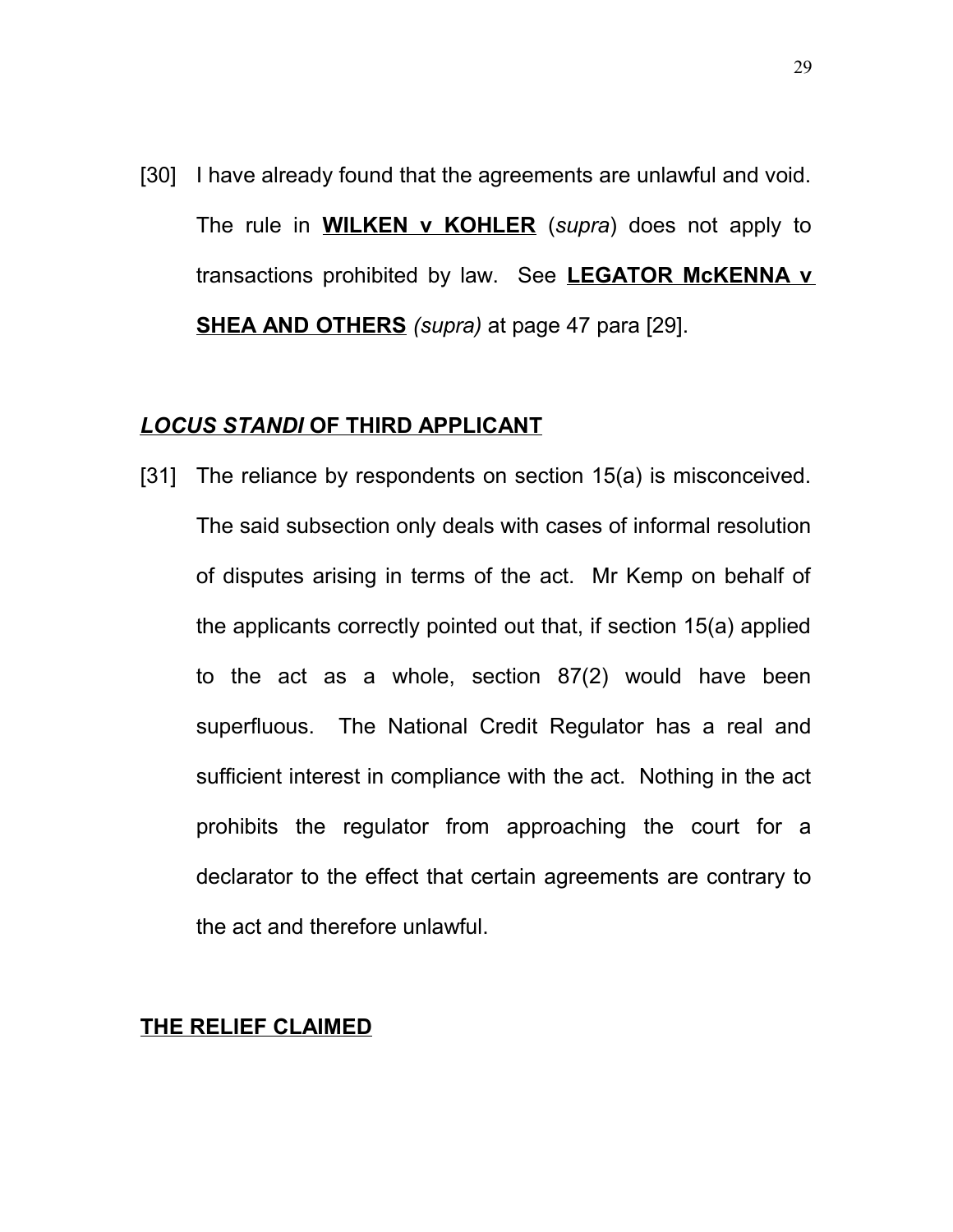- [32] The applicants pray for orders declaring the aforesaid agreements unlawful and void and, in effect, for restitution by transferring the ownership in the property to the applicants free of the third respondents' present registered bond, subject to repayment by the applicants to the respondents of all monies received by the applicants in terms of the transaction.
- [33] What the applicants received is the amount advanced and paid into their account of R24 109,53 as well as the amount of the original bond that was paid. The amount of that bond appears to have been R93 135,00 at that stage. On behalf of the applicants it was also conceded that the amount of R5 000,00 for rates and taxes deducted from the original purchase price was used to their advantage. On behalf of the applicants the amount of the original bond was rounded off to R94 000,00 for purposes of the calculation of what they received. That brings the total amount of what they received to the amount of R123 109,53. Because of the instalments that the applicants have paid for a time as well as the transfer costs, etc. that they have paid, the applicants were indeed worse off than the above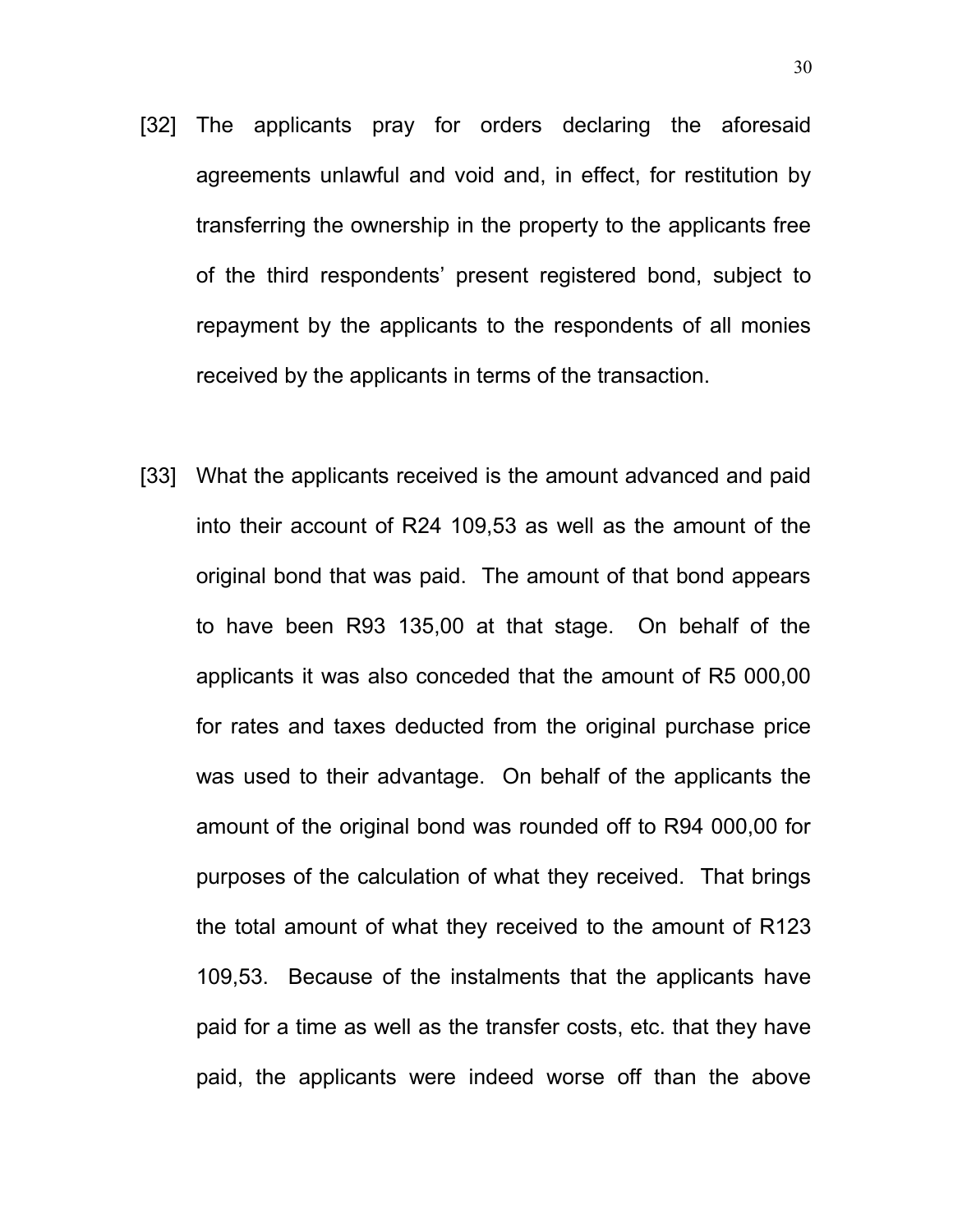figure reflects but did not ask for any adjustment to that figure to be made for purposes of the orders requested.

- [34] The applicants are entitled to restitution. That can be achieved by either ordering the respondents to effect transfer of the property to applicants against simultaneous payment by applicants of the amount of R123 109,53, or by ordering the respondents to effect transfer to the applicants subject to the existing bond held by third respondent, reduced to an amount of R123 109,53 (the difference to be paid by respondents). For the latter, the co-operation of third respondent is required and might not be obtained. Restitution in this sense amounts to just that, namely simple restitution, and is not dependent on proof of enrichment of respondents, as argued on behalf of the respondents. The applicants must simply be restored in their original position.
- [35] The following orders are granted:
	- 1. It is declared that the agreements entered into by applicants and respondents as set out in prayer 1 of the notice of motion, are unlawful and void.

31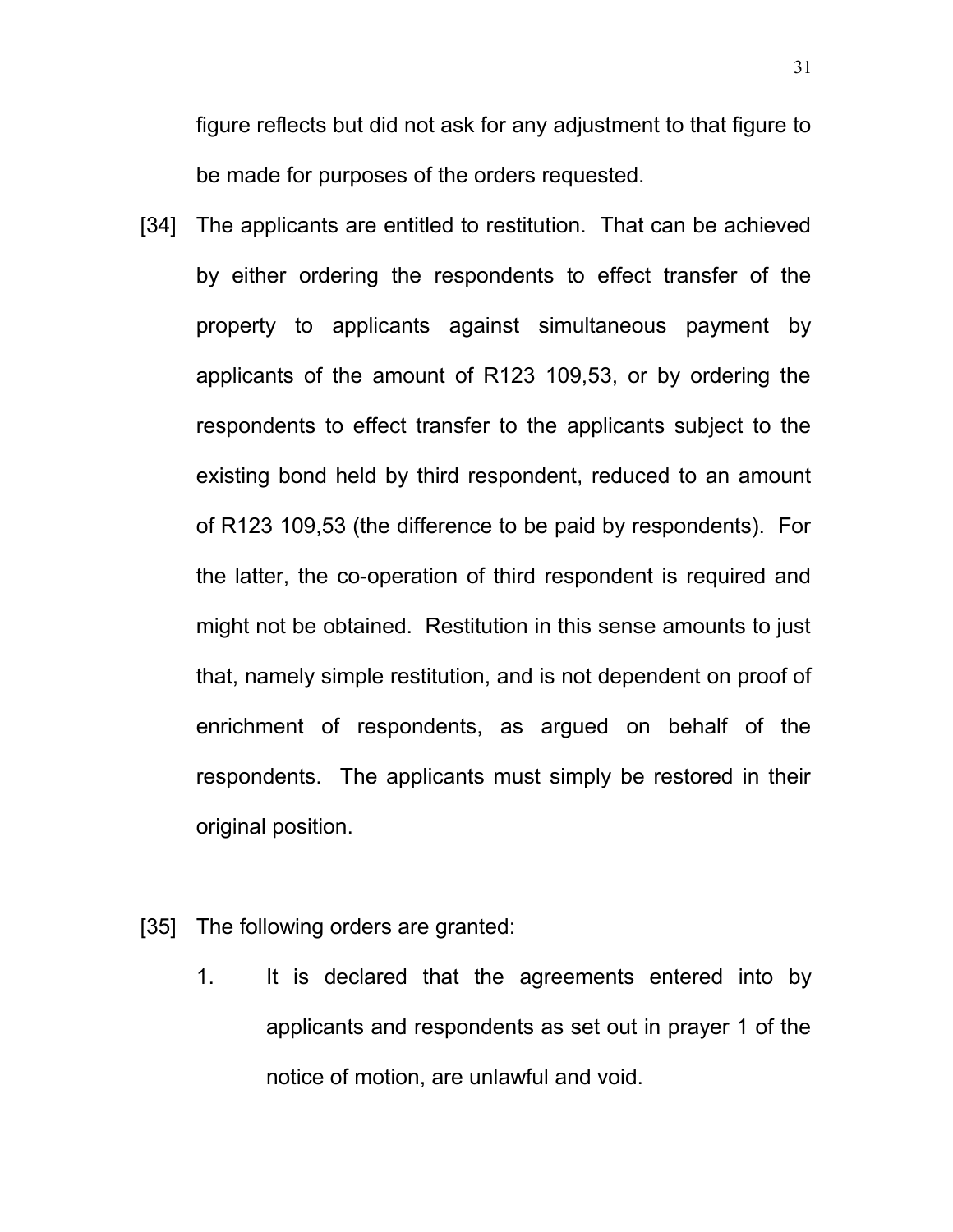- 2. First and second respondents are ordered, jointly and severally, to:
	- 2.1 (a) reduce the outstanding amount of the existing bond held by third respondent to an amount not exceeding R123 109,53.
		- (b) take all steps and sign all documents necessary to effect transfer of the property known as erf 249, Dobsonville Gardens, Gauteng Province, subject to the existing bond, reduced as set out in 2.1(a), to applicants within two months from date of this order.

In the alternative to 2.1 and if the consent of the third respondent cannot be obtained to effect transfer of the existing bond, reduced as aforesaid, within one month from date of this order;

2.2 Take all steps and sign all documents necessary to effect transfer of the aforesaid property, free from the existing bond, to applicants within two months from date of this order, against payment by applicants to the first respondent of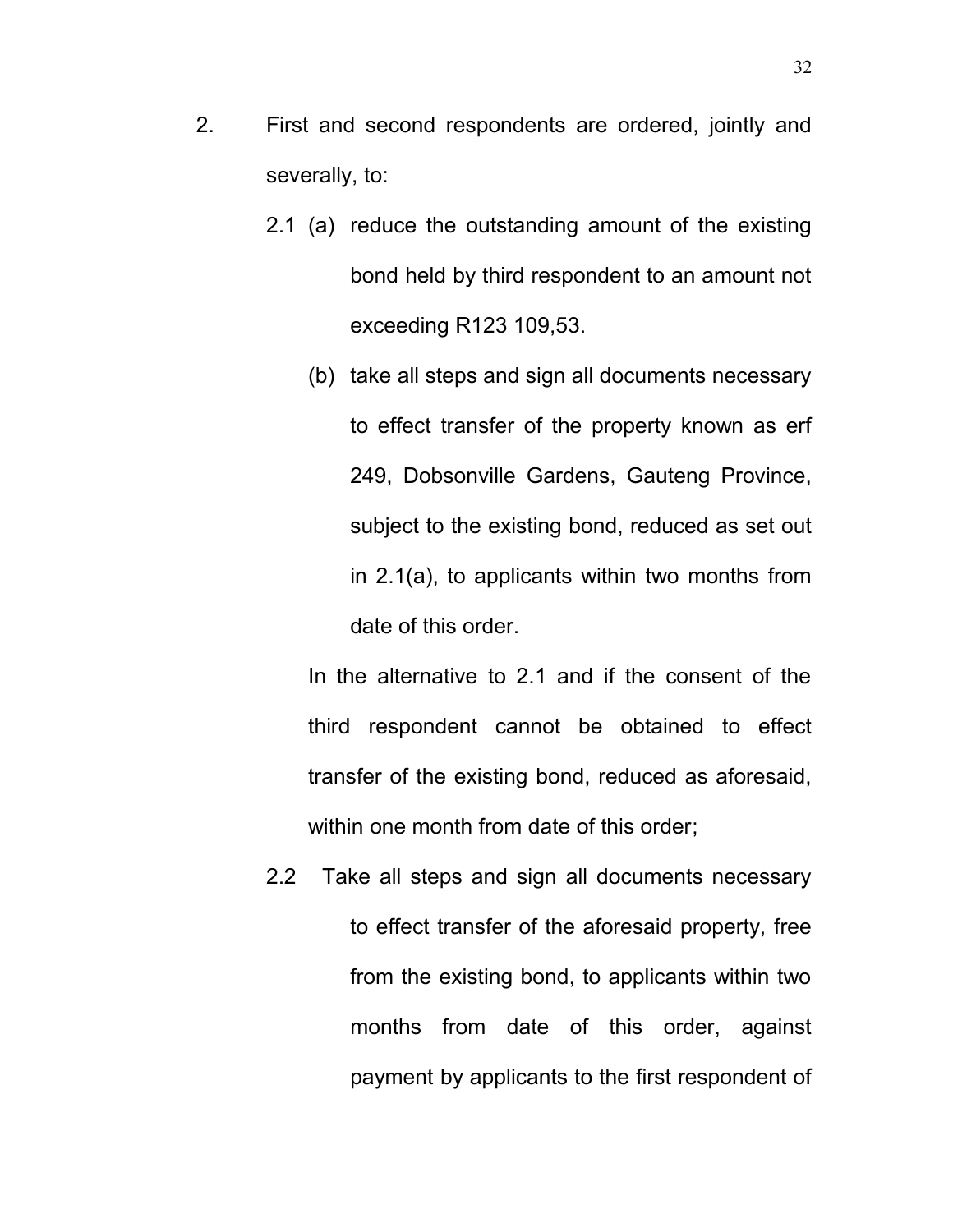an amount of R123 109,53, payment of which to be effected at date of transfer and guaranteed by a recognised financial institution, which guarantee shall be delivered to first respondents' attorneys of record at least two weeks prior to the date of transfer.

- 3. First and second respondents are ordered, jointly and severally, to pay all transfer and related costs, including transfer duty, pertaining to the transfers in terms of paragraphs 2.1(b) or 2.2 above.
- 4. First and second respondents are, jointly and severally, the one paying the other to be absolved, ordered to pay the costs of the application, including the costs occasioned by the employment of two counsel.
- 5. In the event that respondents fail or refuse to effect transfer as set out in 2.1 or 2.2 above:
	- 5.1 The Registrar of this Court is authorised and ordered to sign all documents and take such steps as are necessary to effect transfer of the aforesaid property, subject to the existing bond, to applicants.